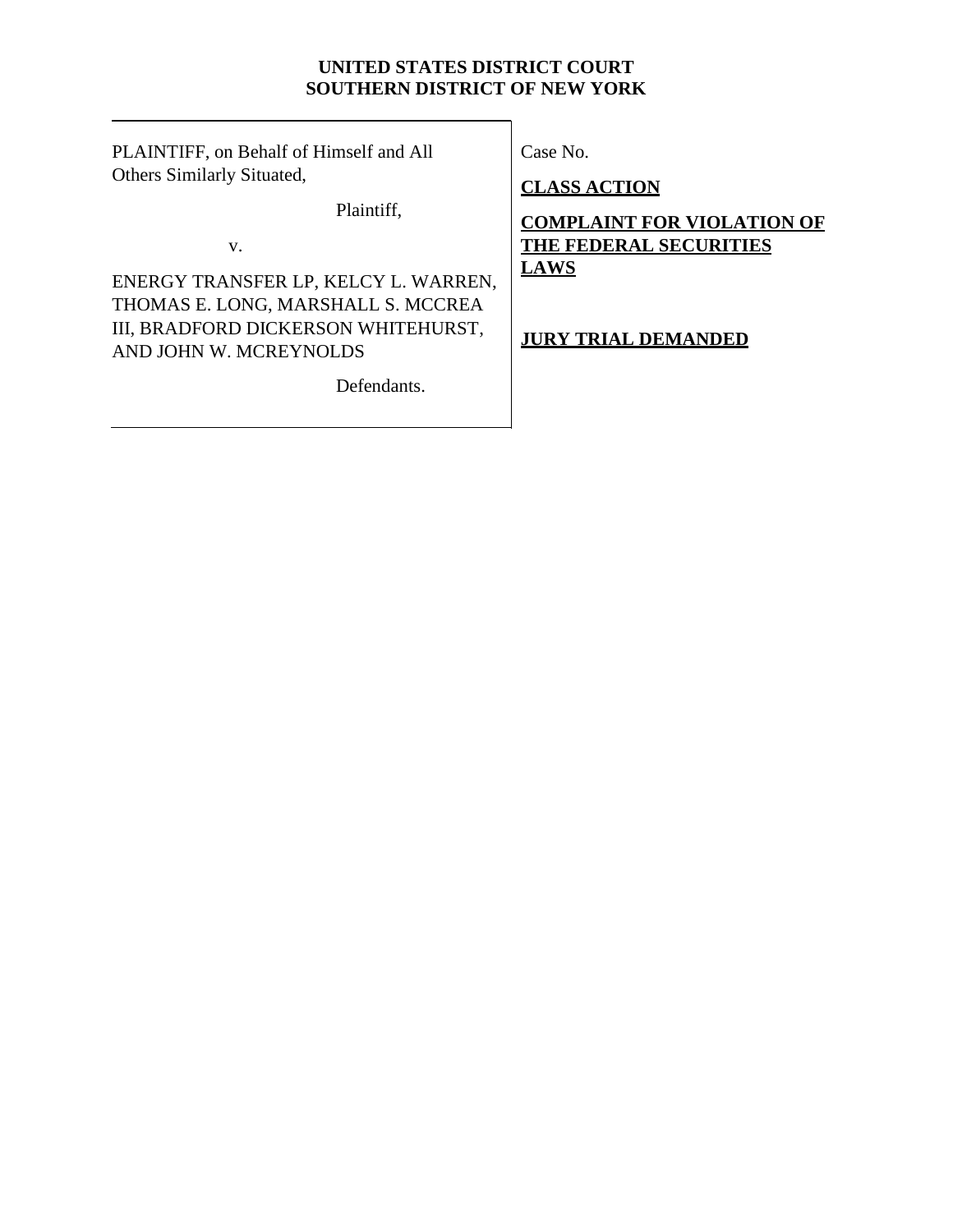# **TABLE OF CONTENTS**

| B. MATERIALLY FALSE AND MISLEADING STATEMENTS ISSUED DURING THE CLASS PERIOD 9 |
|--------------------------------------------------------------------------------|
|                                                                                |
| APPLICABILITY OF PRESUMPTION OF RELIANCE FRAUD ON THE MARKET                   |
|                                                                                |
|                                                                                |
|                                                                                |
|                                                                                |
|                                                                                |
|                                                                                |
|                                                                                |
|                                                                                |
|                                                                                |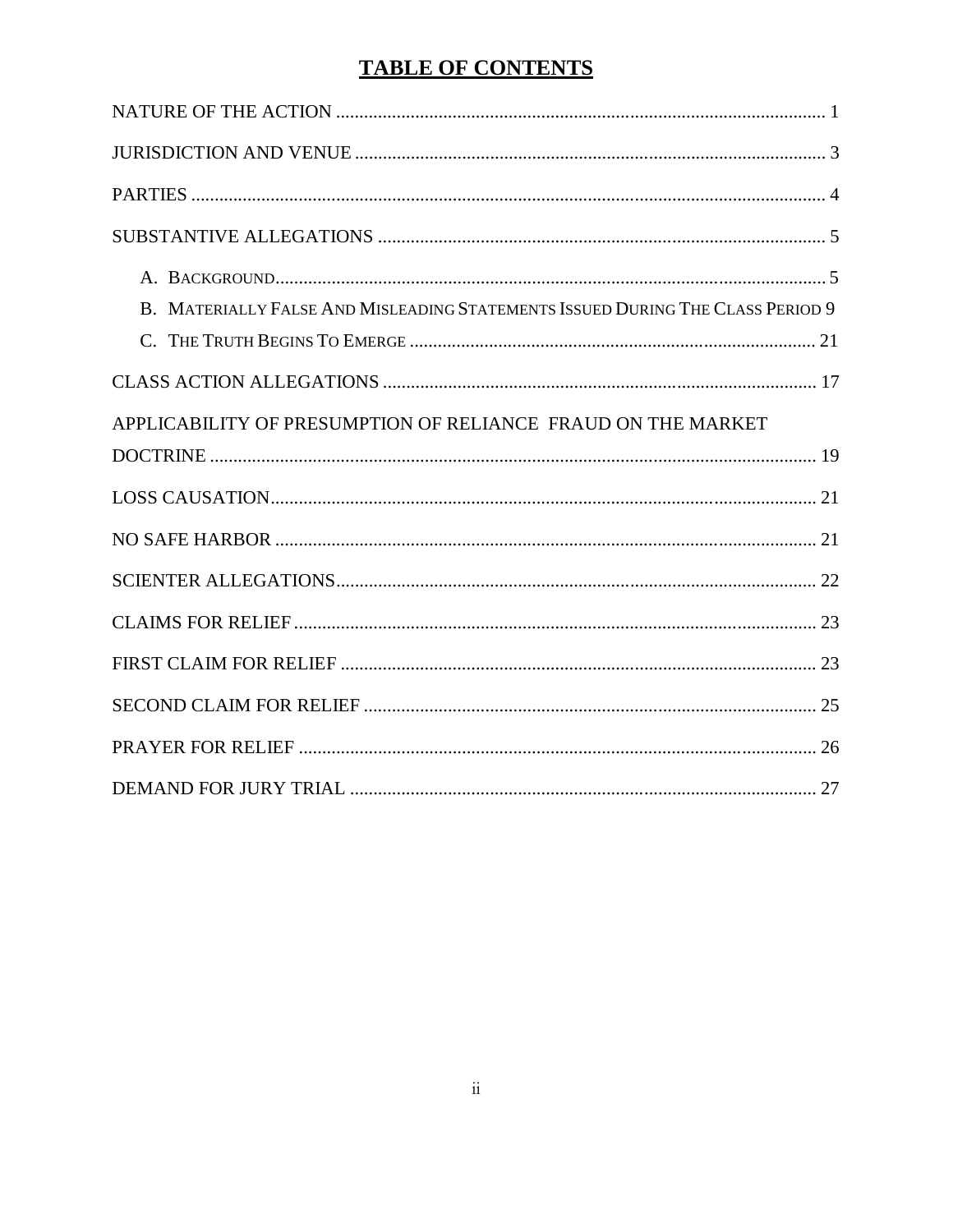Plaintiff, on behalf of himself and all others similarly situated, by and through his undersigned counsel, hereby brings this Class Action Complaint for Violation of Federal Securities Law ("Complaint") against Energy Transfer LP (the "Partnership" or "Energy Transfer") and Kelcy L. Warren ("Warren"), Energy Transfer's founder and chairman; Thomas E. Long ("Long") and Marshall S. McCrea III ("McCrea"), Energy Transfer's Co-Chief Executive Officers ("CEO"); Bradford Dickerson Whitehurst ("Whitehurst"), Energy Transfer's Chief Financial Officer ("CFO"); and John W. McReynolds ("McReynolds"), Energy Transfer's former President (collectively, the "Individual Defendants," and together with the Partnership (defined below), "Defendants"), based upon, *inter alia*, the investigation conducted by counsel, which included a review of the Partnership's public documents, conference calls, and announcements, United States ("U.S.") Securities and Exchange Commission ("SEC") filings, wire and press releases published by and regarding the Partnership, analysts' reports and advisories about the Partnership and other information. Plaintiff's counsel's investigation into the matters alleged herein is ongoing and many relevant facts are known only to, or are exclusively within the custody or control of, the Partnership and the Individuals Defendants. The Plaintiff believes that substantial additional evidentiary support will exist for the allegations set forth herein after a reasonable opportunity for discovery.

# **NATURE OF THE ACTION**

1. This is a federal securities class action on behalf of a class consisting of all persons other than Defendants who purchased or otherwise acquired common shares of Energy Transfer stock between April 13, 2017 and December 20, 2021, both dates inclusive (the "Class Period"), seeking to recover damages caused by Defendants' violation of the federal securities laws under Sections 10(b) and 20(a) of the Securities Exchange Act of 1934 (the "Exchange Act") and Rule 10b-5 promulgated thereunder, against the Partnership and certain of its top officials.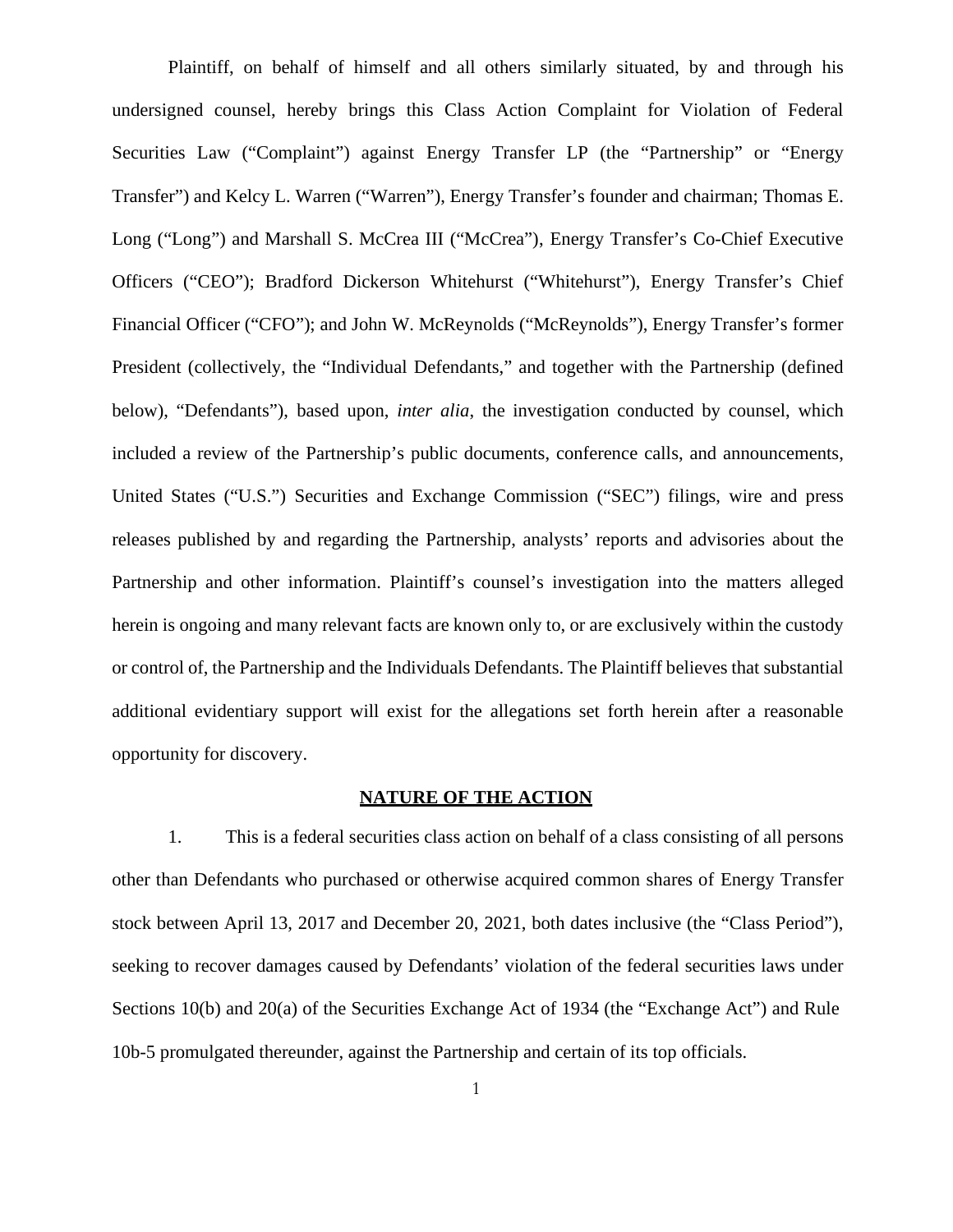2. Energy Transfer is a Delaware company headquartered in Dallas, Texas. It was founded in 1996 and became a publicly traded partnership in 2006. The Partnership was formerly known as Energy Transfer Equity, L.P. and changed its name to Energy Transfer LP in October 2018. Energy Transfer is a company engaged in natural gas and propane pipeline transport. The Partnership through its subsidiaries provides transportation, storage, and terminalling services for products like natural gas, crude oil, Natural Gas Liquids ("NGL"), and refined products.

3. Throughout the Class Period, Defendants concealed and misrepresented that: (a) Energy Transfer had inadequate internal controls and procedures to prevent contractors from engaging in illegal conduct with regards to drilling activities, and/or failed to properly mitigate known issues related to such controls and procedures; (b) Energy Transfer through its subsidiary Rover Pipeline, LLC ("Rover") hired third-party contractor to conduct Horizontal Directional Drilling Activities ("HDD") for the Rover Pipeline Project (the "Project"), whose conduct of adding illegal additives in the drilling mud caused severe pollution near the Tuscarawas River when a large inadvertent release took place on April 13, 2017 (the "April 13 Release"); (c) Energy Transfer continually downplayed its potential civil liabilities when the Federal Energy Regulatory Commission ("FERC") was actively investigating the Partnership's wrongdoing related to the April 13 Release and consistently provided it with updated information about FERC's findings on this matter. These issues were foreseeably likely to subject Energy Transfer to increased governmental scrutiny and enforcement, as well as increased reputational and financial harm, and would also materially impact Energy Transfer's financial results. These omissions and misrepresentations caused Energy Transfer's stock price to trade at artificially inflated prices throughout the Class Period.

4. On August 8, 2019, Energy Transfer filed its quarterly report on Form 10-Q with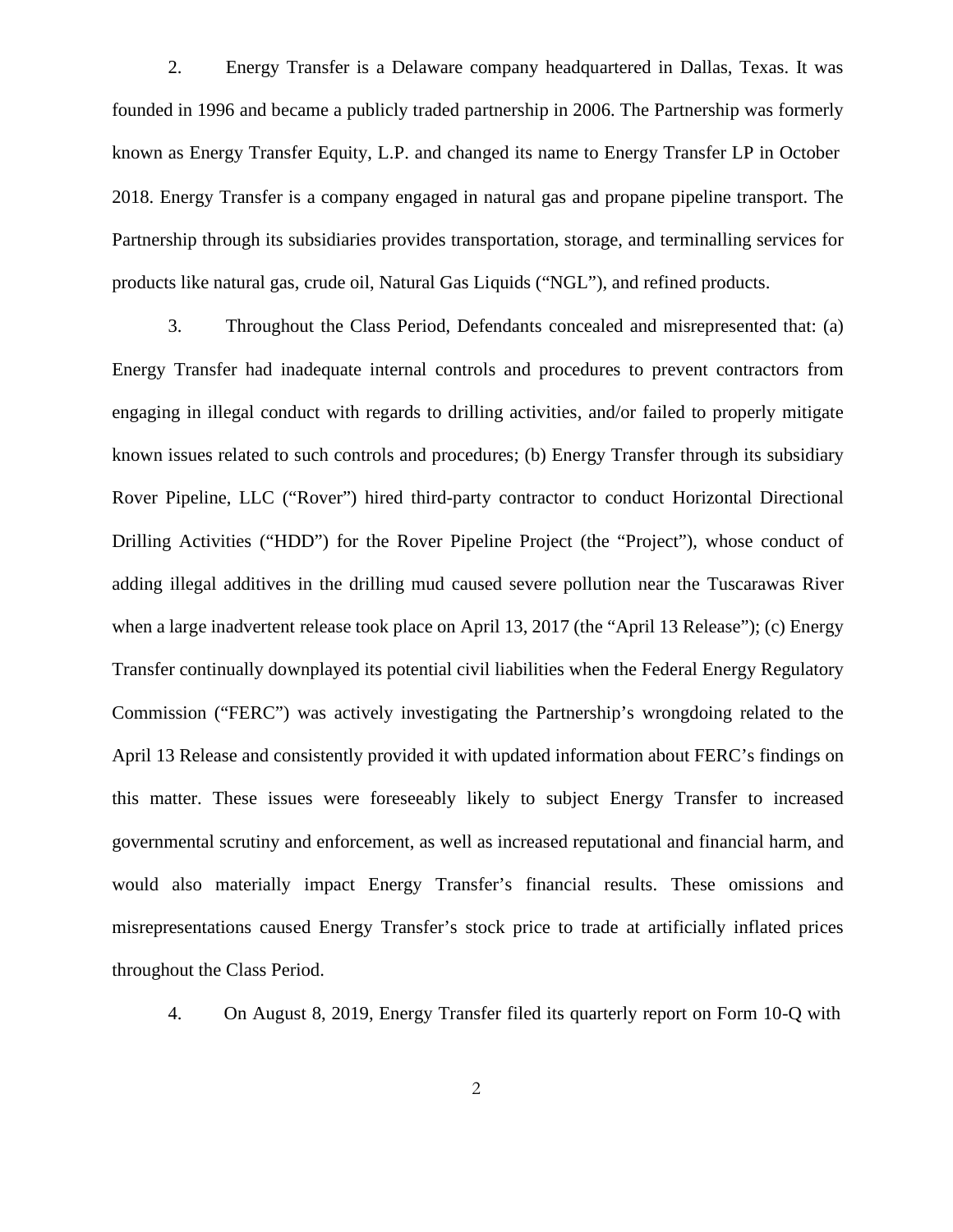the SEC, reporting the Partnership's financial and operating results for the second quarter ended June 30, 2019 (the "2Q19 10-Q"). The 2Q19 10-Q disclosed that *two years earlier*, in mid- 2017 FERC Enforcement Staff began a non-public formal investigation "regarding allegations that diesel fuel may have been included in the drilling mud at the Tuscarawas River HDD." The 2Q19 10-Q stated, in relevant part:

Rover and the Partnership are cooperating with the investigations. Enforcement Staff has provided Rover its non-public preliminary findings regarding those investigations. The company disagrees with those findings and intends to vigorously defend against any potential penalty. Given the stage of the proceedings, and the non-public nature of the investigation, the Partnership is unable at this time to provide an assessment of the potential outcome or range of potential liability, if any.

5. As a result of this news, the price of Energy Transfer stock declined 4.6% over two trading days, to close at \$13.38 on August 12, 2019.

6. Then on December 16, 2021, FERC publicly issued to Energy Transfer the Order To Show Cause And Notice of Proposed Penalty (the "FERC Order"), which proposed a \$40 million fine for the inadvertent release incident. On this news, the price of Energy Transfer shares declined \$0.24, or 2.8% over the course of two trading days, to close at \$8.25, on December 20, 2021. As a result of Energy Transfer's wrongful acts and omissions, Plaintiff and other Class members have suffered significant losses and damages.

#### **JURISDICTION AND VENUE**

7. The claims asserted herein arise under Section 10(b) and 20(a) of the Exchange Act (15 U.S.C. § 78j(b) and 78t(a)) and Rule 10b-5 promulgated thereunder by the SEC (17 C.F.R. § 240.10b-5).

8. This Court has jurisdiction over the subject matter of this action pursuant to 28 U.S.C. § 1331 and Section 27 of the Exchange Act.

9. Venue is proper in this Judicial District pursuant to Section 27 of the Exchange Act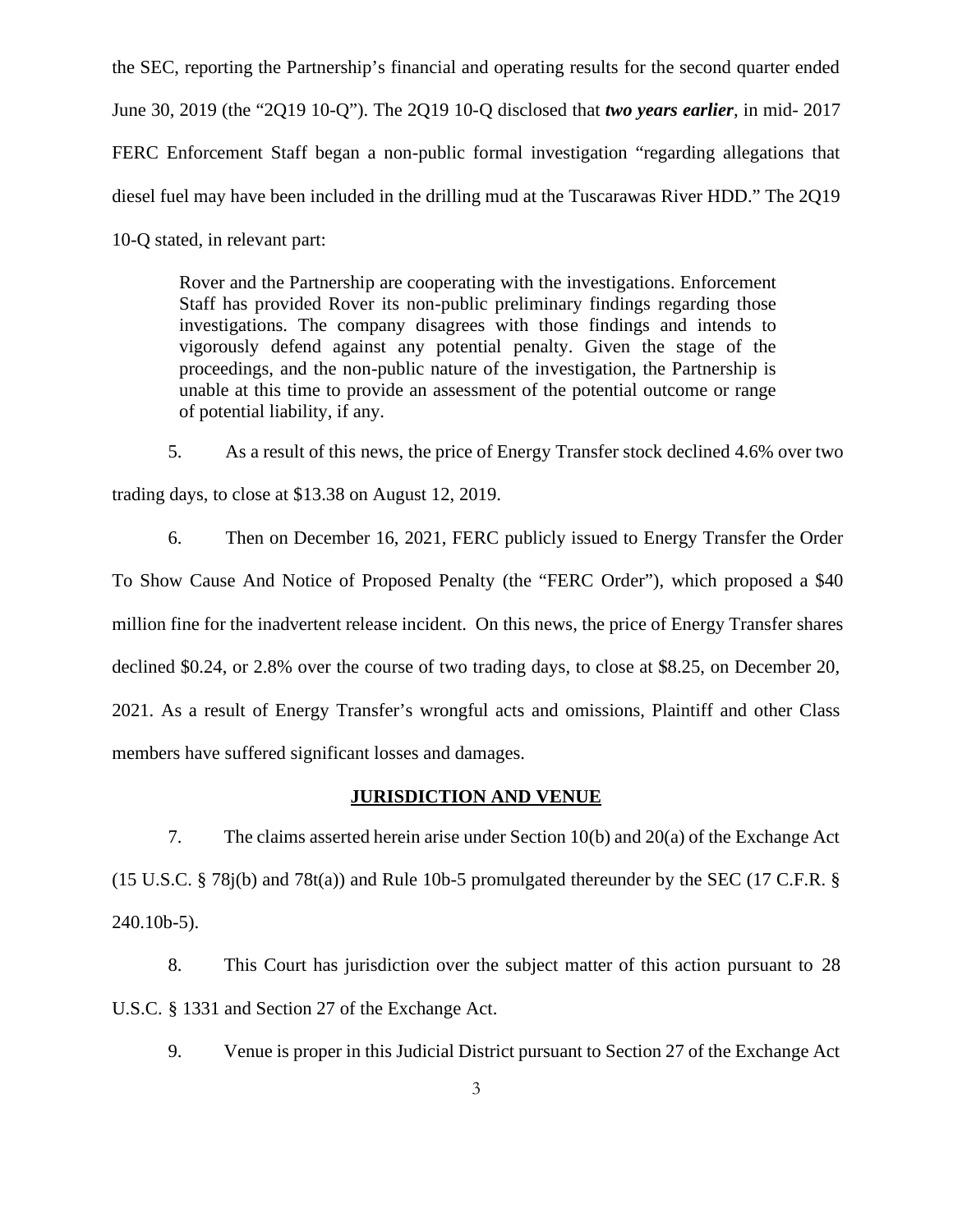(15 U.S.C. § 78aa) and 28 U.S.C. § 1391(b), as the alleged misstatements and omissions were made or omitted, and the subsequent damages took place in this Judicial District. Pursuant to Energy Transfer's most recent quarterly report (SEC Form 10-Q), as of May 5, 2022, there were 3,085,533,650 shares of the Partnership's common stock outstanding. Energy Transfer's common stock trades on the New York Stock Exchange ("NYSE"). Accordingly, there are presumably hundreds, if not thousands, of investors in Energy Transfer's common stock located within the U.S., some of whom undoubtedly reside in this judicial district.

10. In connection with the acts alleged in this Complaint, Energy Transfer, directly or indirectly, used the instrumentalities of interstate commerce, including interstate wires, U.S. Postal Service mail, wireless spectrum, and the national securities exchange.

#### **PARTIES**

11. Plaintiff, as set forth in the attached Certification, incorporated by reference herein, Plaintiff acquired Energy Transfer shares during the Class Period, at artificially inflated prices, and was damaged by the federal securities law violations and false and/or misleading statements and/or material omissions alleged herein.

12. Defendant Energy Transfer is a Delaware public traded partnership with a principal place of business at 8111 Westchester Drive, Suite 600, Dallas, Texas 75225. Energy Transfer shares trade on the NYSE under the ticker symbol "ET."

13. Defendant Warren is one of the founders of the Partnership and has served as the Executive Chairman of the Board of Directors for the Partnership.

14. Defendant Long has served as the Partnership's Co-CEO since January 2021. He served as the Partnership's CFO from 2016 through 2020.

15. Defendant McCrea has served as the Partnership's Co-CEO since January 2021. He served as President and Chief Commercial Officer of the Partnership from 2018 through 2020. He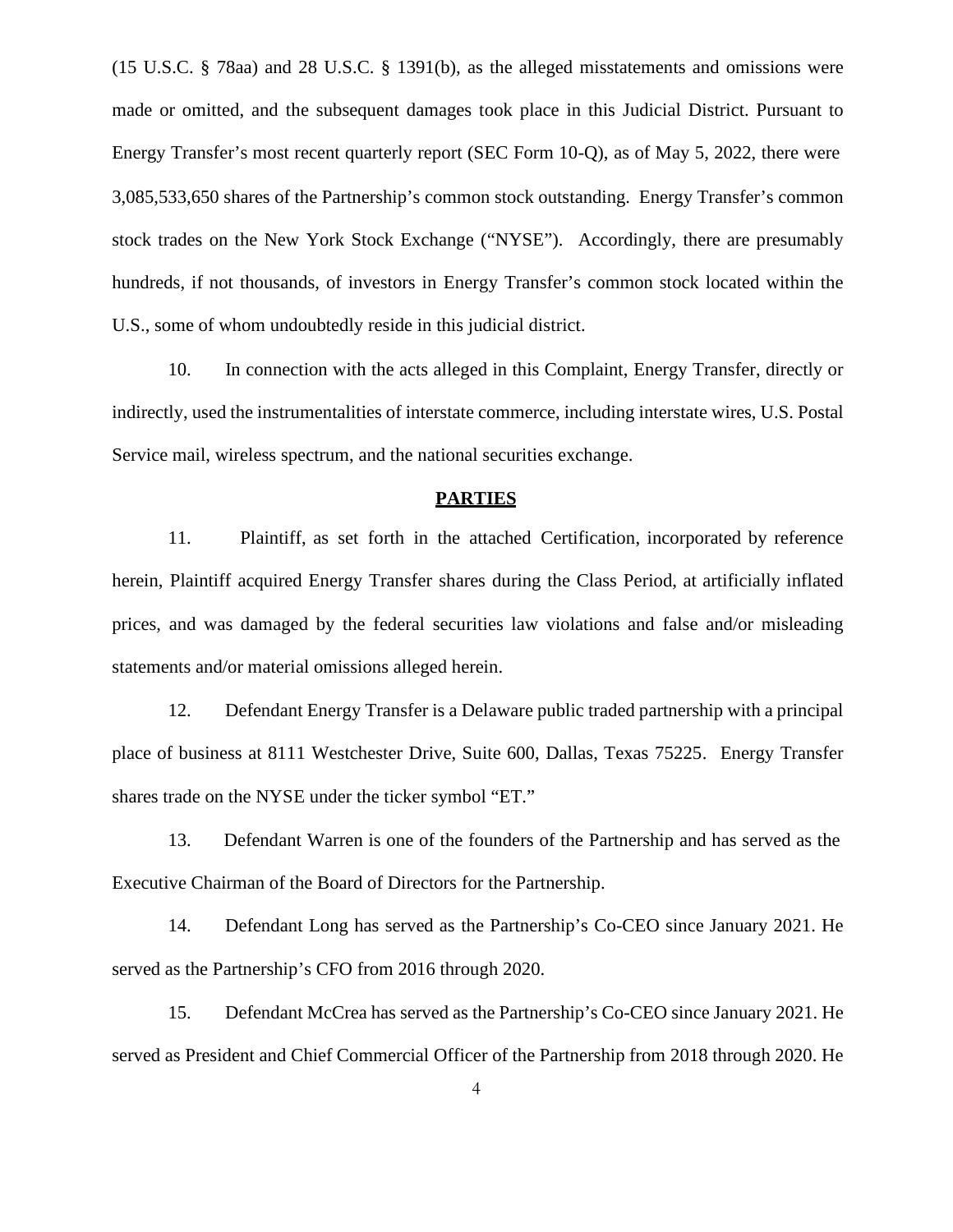has also served as a director of the Partnership since 2009.

16. Defendant Whitehurst has served as the Partnership's CFO since January 2021. He also served as the Partnership's Executive Vice President from August 2014 through 2020.

17. Defendant McReynolds served as the President of the Partnership from March 2005 to October 2018. He has also served as a director of the Partnership since August 2004.

18. Defendants Warren, Long, McCrea, Whitehurst, and McReynolds are sometimes referred to herein as the "Individual Defendants." The Individual Defendants, together with Energy Transfer, are sometimes referred to herein as the "Defendants."

19. The Individual Defendants possessed the authority to control the contents of statements made by Energy Transfer in the Partnership's reports to the SEC, press releases and presentations to securities analysts, money and portfolio managers and institutional investors, *i.e.,* the market. The Individual Defendants were provided with copies of the Partnership's reports and press releases alleged herein to be misleading prior to, or shortly after, their issuance and had the ability and opportunity to prevent their issuance or cause them to be corrected. Due to their positions with Energy Transfer, and their access to Energy Transfer's material information that was unavailable to the public, the Individual Defendants knew that the adverse facts described herein were not disclosed to and were being concealed from investors. The Individual Defendants are liable for the false statements and omissions alleged herein.

## **SUBSTANTIVE ALLEGATIONS**

## **A. Background**

20. Founded in 1996, Energy Transfer is a Delaware company headquartered in Dallas, Texas. It became a publicly traded partnership in 2006. The Partnership was formerly known as Energy Transfer Equity, L.P. and changed its name to Energy Transfer LP in October 2018. It is now traded on the NYSE under the ticker symbol "ET."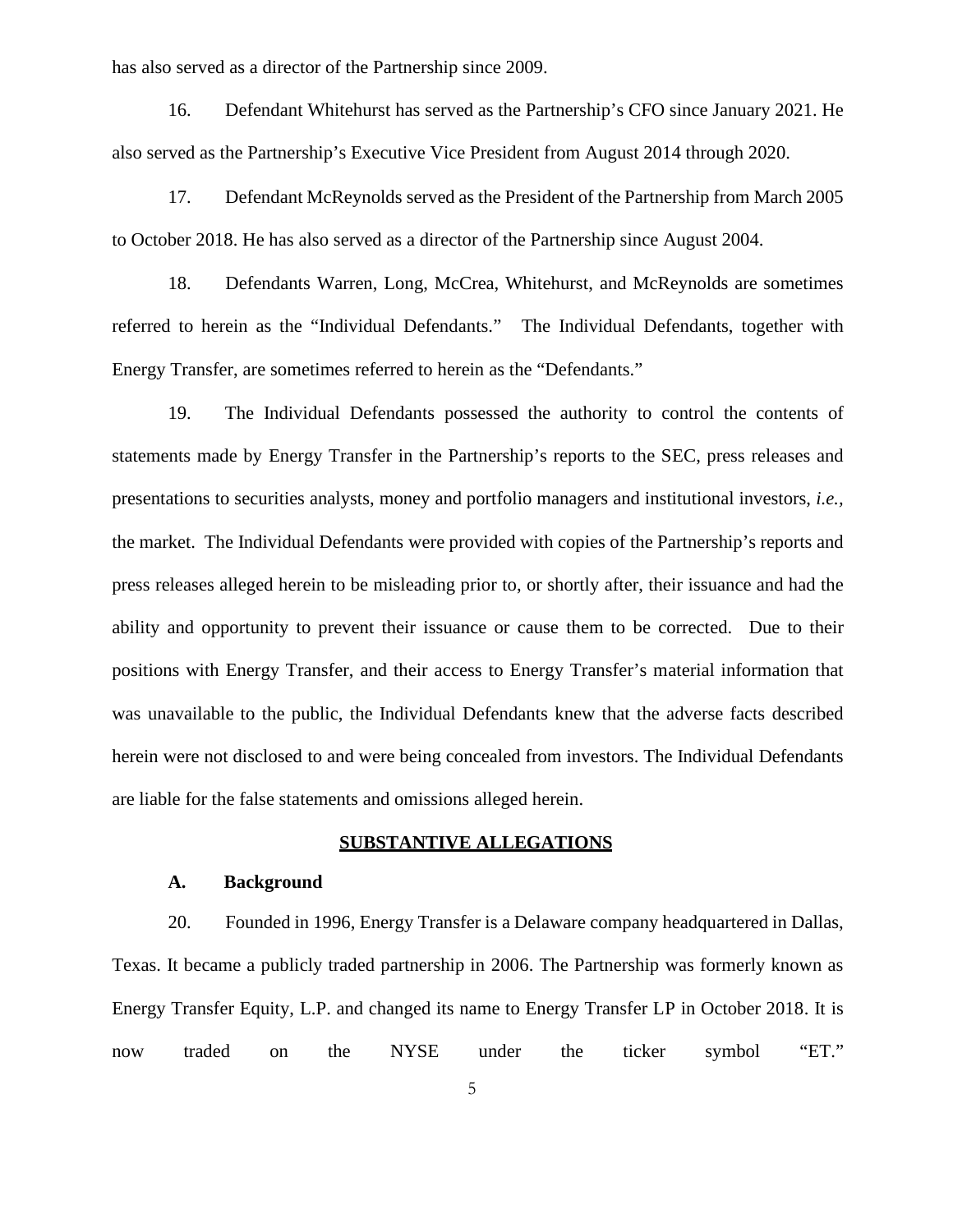21. Energy Transfer provides energy-related services in the U.S. and China. The Partnership owns and operates approximately 11,600 miles of intrastate natural gas transportation pipelines, three natural gas storage facilities in Texas, and two natural gas storage facilities in Oklahoma. It also owns and operates approximately 26,900 miles of interstate natural gas pipelines. The Partnership sells natural gas to electric utilities, independent power plants, local distribution companies, industrial end-users, and other marketing companies. The Partnership also owns and operates natural gas gathering and NGL pipelines, processing plants, treating facilities, and conditioning facilities in, among other states, Pennsylvania, and transportation and supply of water to natural gas producers in Pennsylvania. The Partnership also owns approximately 5,215 miles of NGL pipelines; NGL and propane fractionation facilities; NGL storage facilities with working storage capacity of approximately 50 million Bbls; and other NGL storage assets and terminals with an aggregate storage capacity of approximately 17 million Bbls.

22. Rover Pipeline, LLC is a subsidiary of Energy Transfer. Through Rover, Energy Transfer hired contractors to construct the Rover Pipeline, a 700-mile-long natural gas pipeline extending from southeastern Ohio to southern Michigan. In November 2016, Rover executed a \$1.5 billion contract with Precision Pipeline LLC ("Precision"), a drilling company, which was the largest contractor on the Rover Pipeline Project and was responsible for installing much of the pipeline by open trench installation and through Horizontal Directional Drilling Activities. Precision in turn contracted with Pretec Directional Drilling, LLC ("Pretec"), an HDD company that shared the same parent company with Precision, to perform work as a subcontractor on the Project.

23. Horizontal directional drilling is a technique frequently used by natural gas pipelines to drill a horizontal hole beneath obstacles, and thereafter pull the pipe through the hole.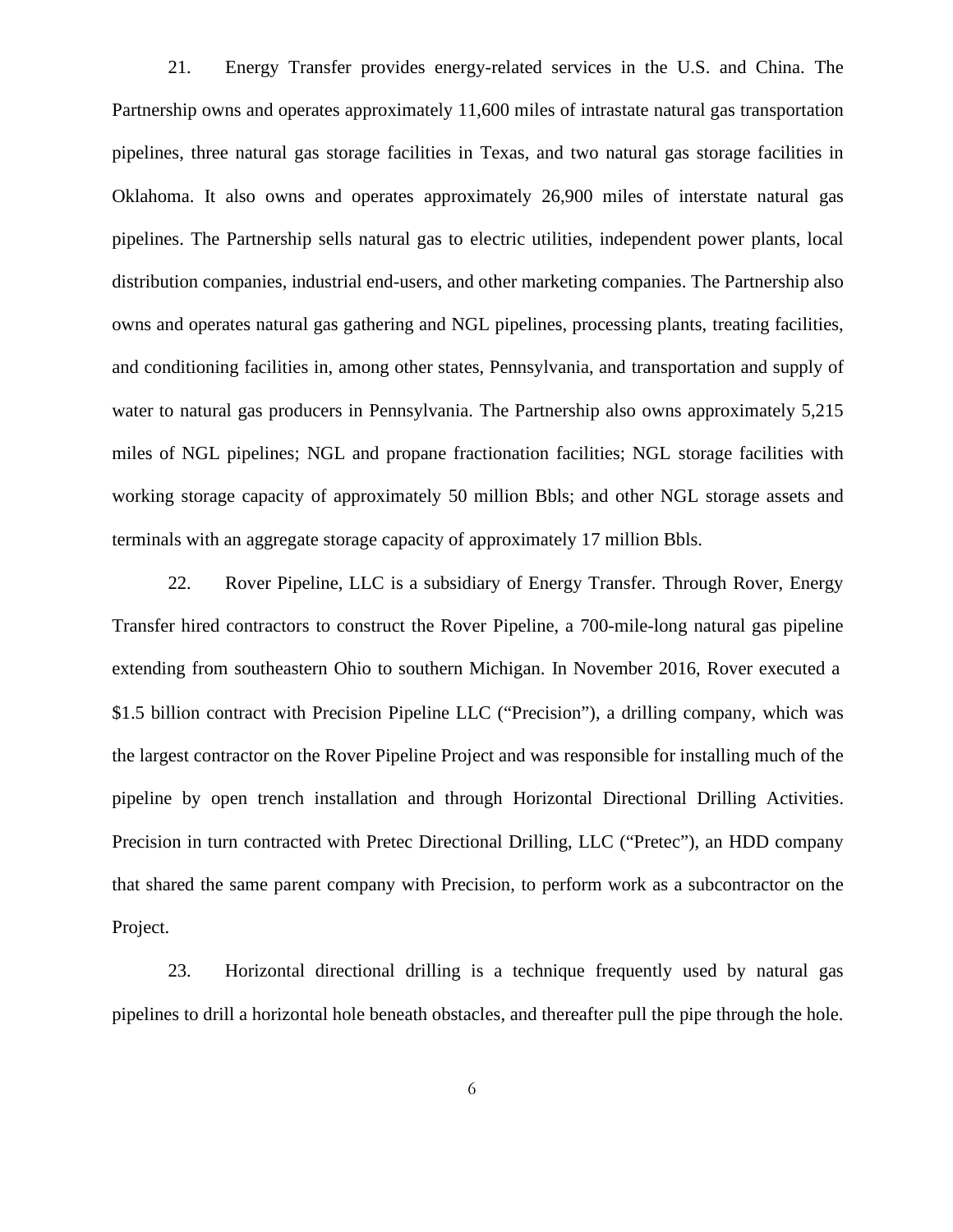To help the drill bit cut through soil and rock, drilling fluid is pumped through the drill pipe string. The drilling fluid exits the drill string through jet nozzles in the drill bit, lubricating and cooling the drill bit. The drilling fluid also suspends and, under normal circumstances, carries the soil and rock cuttings from the hole back to the surface through the space between the drill pipe string and the wall of the hole. Normally, the drilling fluid that was added to the hole makes its way back to containment pits at the entry or exit points, where it then passes through a cleaning system to remove cuttings before being recirculated back into the hole. In some instances, drilling fluid can escape the HDD hole and leak into the surrounding earth. In extreme cases, drilling fluid can emerge at the ground surface or in any other undesired location such as wetlands or water bodies, which is known as an inadvertent release.

24. In order to succeed with trenchless drilling, drills rely on a constant circulation of mud through the drill to the bit and back out of the hole to lubricate the drill stem and allow forward progress. Losing returns means that mud is pumping down into the hole but is not circulating back out and thus, is "lost" down the hole. As a consequence of losing returns, new drilling mud had to be mixed via a mud system onsite, and then pumped into the hole, instead of being constantly recirculated. When there were returns of drilling mud, the mud system runs itself. When there were no returns, mixing and replacing the mud was a labor-intensive process. Workers had to cut 50 pound bags to mix clay with water all day and night. Drilling often had to shut down to catch up on mud by bringing more water onsite or mixing more clay. Thus, to keep up with a tight construction schedule under heavy pressure, HDD crews might be tempted to add unlawful additives such as diesel fuel to lubricate the drill if losing returns takes place. In such an instance, if an inadvertent release subsequently occurs, then these unlawful additives would leak into the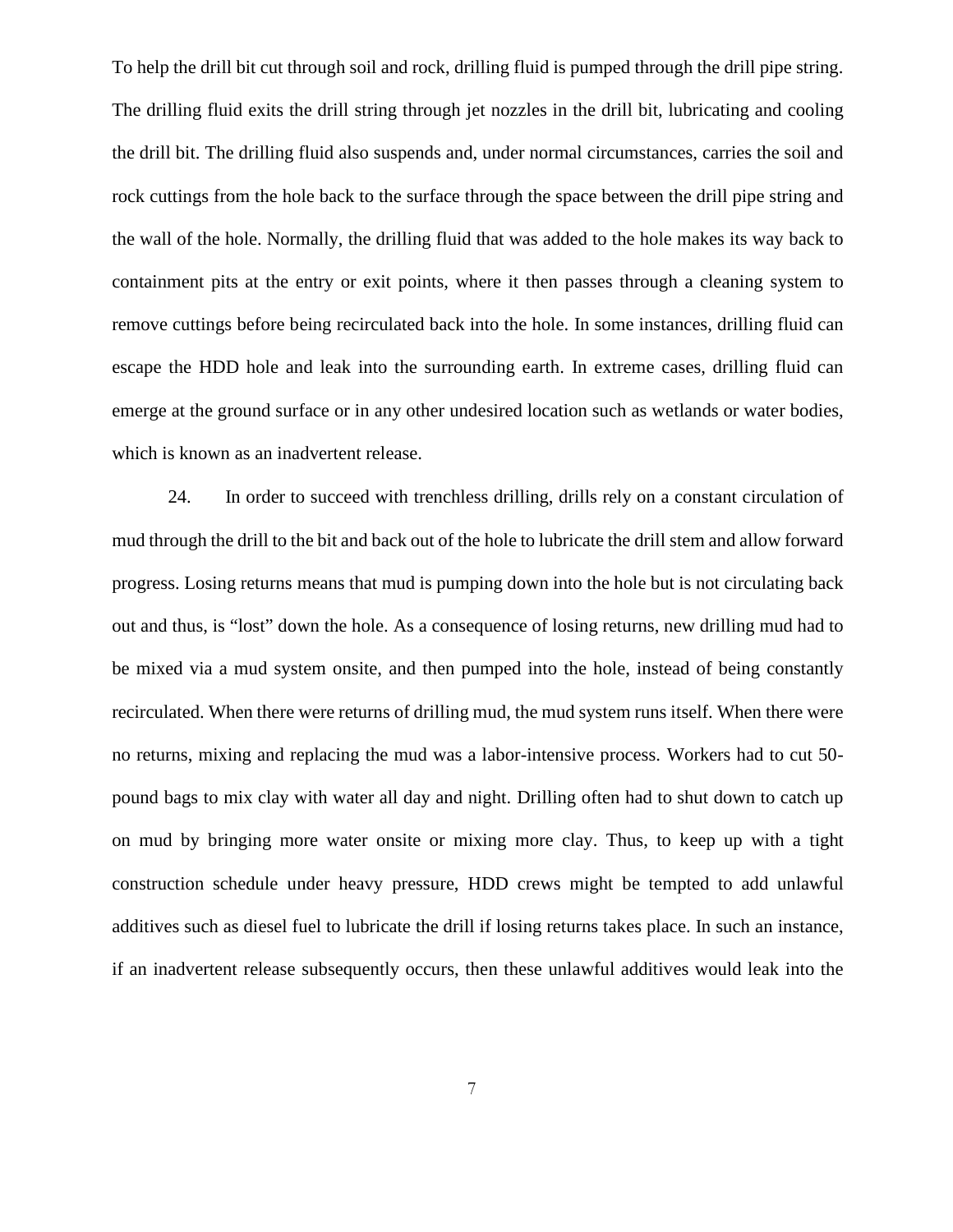nearby environment along with the drilling fluid, causing a widescale contamination. This is exactly what happened with the Rover Pipeline Project.

25. On February 2, 2017, FERC issued a certificate order granting approval of the Project with forty-five environmental conditions. The next day, Rover filed a statement accepting the certificate order. Then on March 3, 2017, FERC issued a notice to proceed with construction for the Project. Pretec's HDD crews started HDDs on March 18, 2017, at the site near the Tuscarawas River.

26. On April 13, 2017, a large inadvertent release, later determined to be of nearly 2 million gallons of drilling mud, was discovered on the west side of the Tuscarawas River (the "April 13 Release").

27. Following this incident, the Ohio Environmental Protection Agency ("Ohio EPA") issued a violation notice to Rover on April 20, 2017. On May 10, 2017, FERC's Office of Energy Projects ("OEP") issued a public letter to Rover, halting the HDD activities for the Project.

28. In a public letter issued from OEP to Rover on June 1, 2017, the Director of OEP revealed that Ohio EPA had notified FERC of the presence of petroleum hydrocarbon constitutes, commonly found in diesel fuel, in samples of drilling fluid near the site of the April 13 Release, and thus FERC's Enforcement Staff decided to immediately initiate an investigation to determine the underlying facts that led to the presence of petroleum hydrocarbons in the drilling fluid.

29. During the entire period of FERC's investigation, Energy Transfer consistently and intentionally omitted facts and made false statements about the magnitude of this legal proceeding because its executives felt the desperate need to hide it from the investors as they were well aware of the severity of their misconduct from the very beginning.

8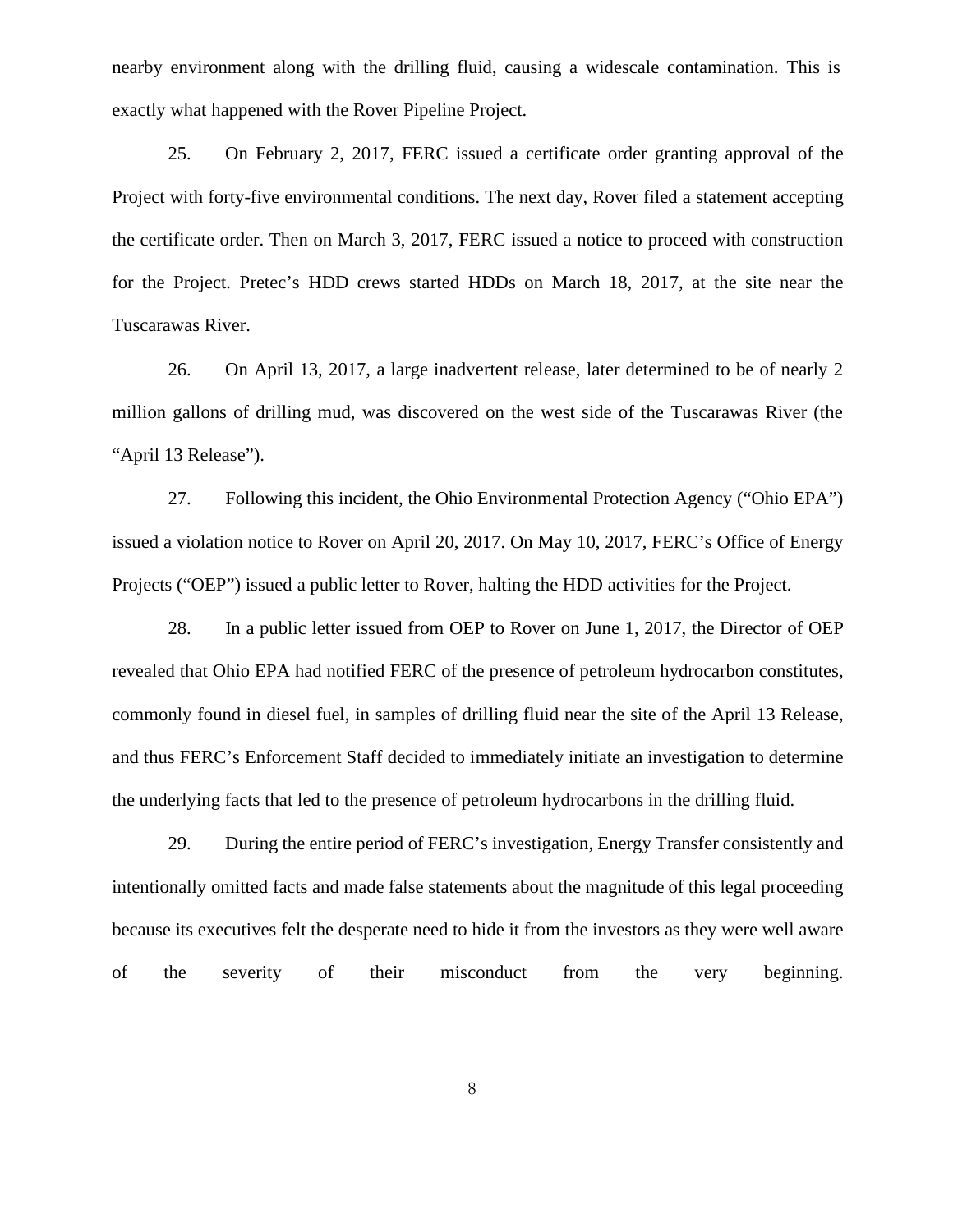30. On December 16, 2021, the investors finally learned the truth from a FERC News Release where FERC proposed a \$40 million fine against Energy Transfer, a huge penalty that was "a departure" from FERC's Penalty Guidelines, which was justified by aggravating factors such as the serious environmental harm caused by the violation, the "ineffective and superficial" compliance program implemented, the severe lack of self-reporting of the incident, and the "obstructionist conduct" during the investigation.

## **B. Materially False and Misleading Statements Issued During the Class Period**

31. In a public weekly status report filed with FERC dated April 27, 2017, Rover referred to the April 13 Release as "*a common and normal* component of executing directional drilling operations" which occurred "[d]ue to the subsurface conditions and other environmental conditions of the locations," a gross mischaracterization of the fact that the HDD crews had caused a severe environmental disaster. Rover even went a step further to make the totally unsubstantiated and false assertion that the drilling fluid was "*a non-toxic,* naturally occurring bentonite clay water slurry that [was] safe for the environment." As it turned out, the FERC Order later revealed that Pretec's HDD crews lost returns of drilling mud on the first day of their HDD activities, and they "intentionally and routinely" added *toxic diesel fuel* and other unapproved lubricants from April 2 through April 13, 2017 to combat drilling difficulties and keep up with the extremely tight construction schedule set by Rover's management.

32. As much as the executives would like to sweep it under the rug, the first indication of Energy Transfer's culpability started seeping onto the surface early. On July 31, 2017, third party analyst J.D. Hair & Associates, Inc. released a report (the "J.D. Hair Report") prepared at the request of FERC as part of the investigation finding that: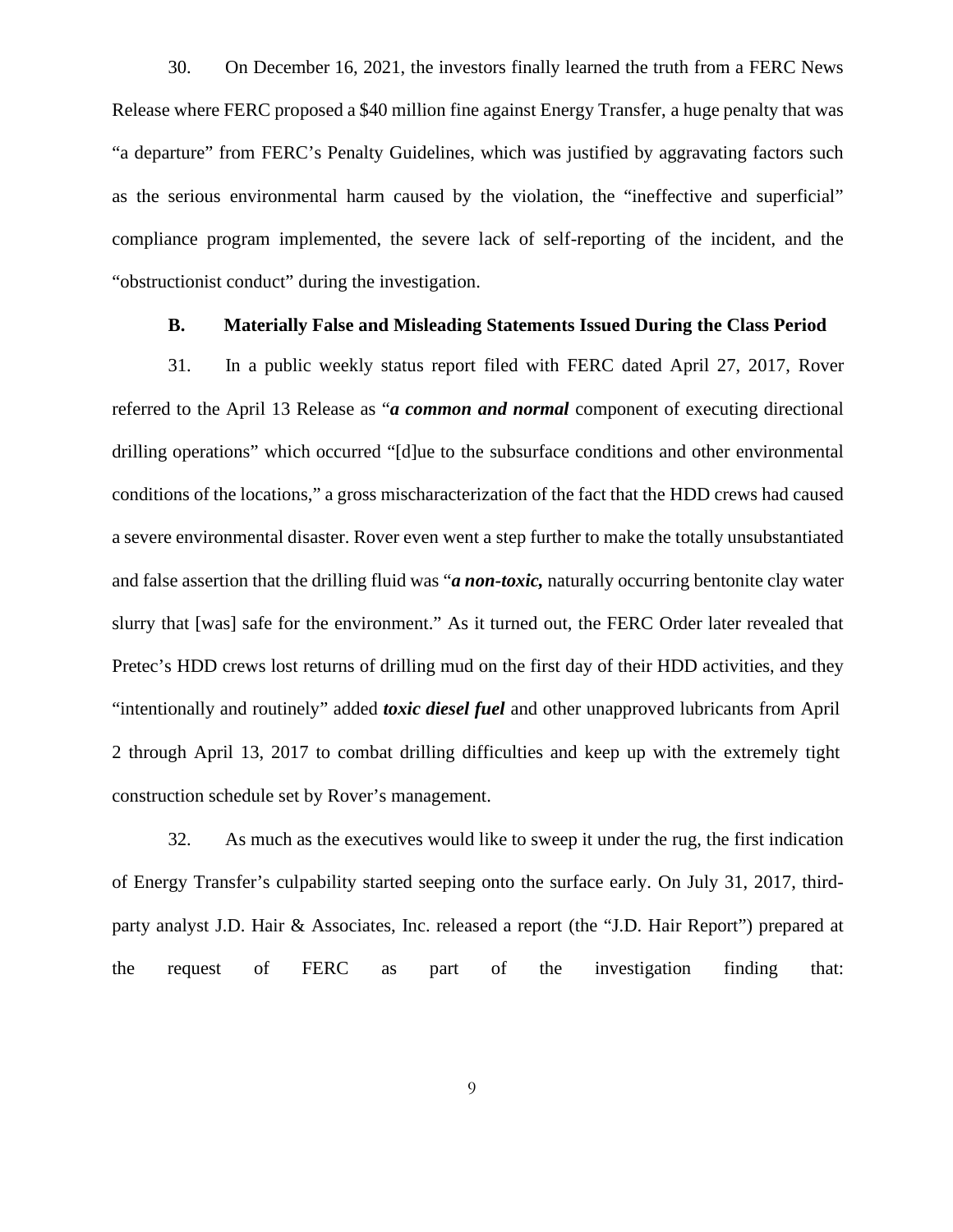$PDD<sup>1</sup>$  did not provide documentation in their daily reports as to any other drilling practices, such as adjusting drilling fluid properties, or mixing a thick bentonite plug in an attempt to seal the formation. In addition, they did not document procedures or measures for minimizing the risk of an IR while continuing without drilling fluid circulation. Due to lack of operational details and commentary in PDD's reports, it is not possible for JDH&A to provide a firm opinion with respect to whether or not PDD's operational measures to restore circulation or their drilling procedure to minimize the risk of  $\mathbb{R}^n$ 's met  $\text{HDD}$ industry standards. *If PDD performed no other measures than what is indicated in their reports, then it is the opinion of JDH&A that they did fall short of common HDD industry practices used to restore drilling fluid circulation* as outlined in Drilling Fluids in Pipeline Installation by Horizontal Directional Drilling.<sup>2</sup>

33. The J.D. Hair Report did not specifically address the presence of diesel in the

drilling fluid near the site of April 13 Release. Still, Energy Transfer and Rover's executives panicked at the possibility that the investors might glean from the J.D. Hair Report about the magnitude of the environmental catastrophe caused by their misconduct. Thus, Rover crafted a response letter on August 4, 2017, categorically rejecting that the presence of diesel could be attributed to its own oversight:

Rover theorizes that these diesel concentrations could have been caused by an *inadvertent and unreported spill or leak from equipment operating during the clean-up of the IR*, or it could have been the *deliberate or malicious act of individuals opposed to the project.* Given the extensive inspection and oversite at this and other sites along the project, *it is difficult to imagine that this occurred from an unreported spill or leak.*

34. On August 21, 2017, FERC authorized its Enforcement Staff to conduct a non-

public, formal investigation on the underlying facts that led to the presence of diesel in the drilling

fluid at the April 13 Release site.

<sup>&</sup>lt;sup>1</sup> Pretec Directional Drilling, LLC

<sup>&</sup>lt;sup>2</sup> Unless otherwise noted, all emphasis herein and hereinafter is added.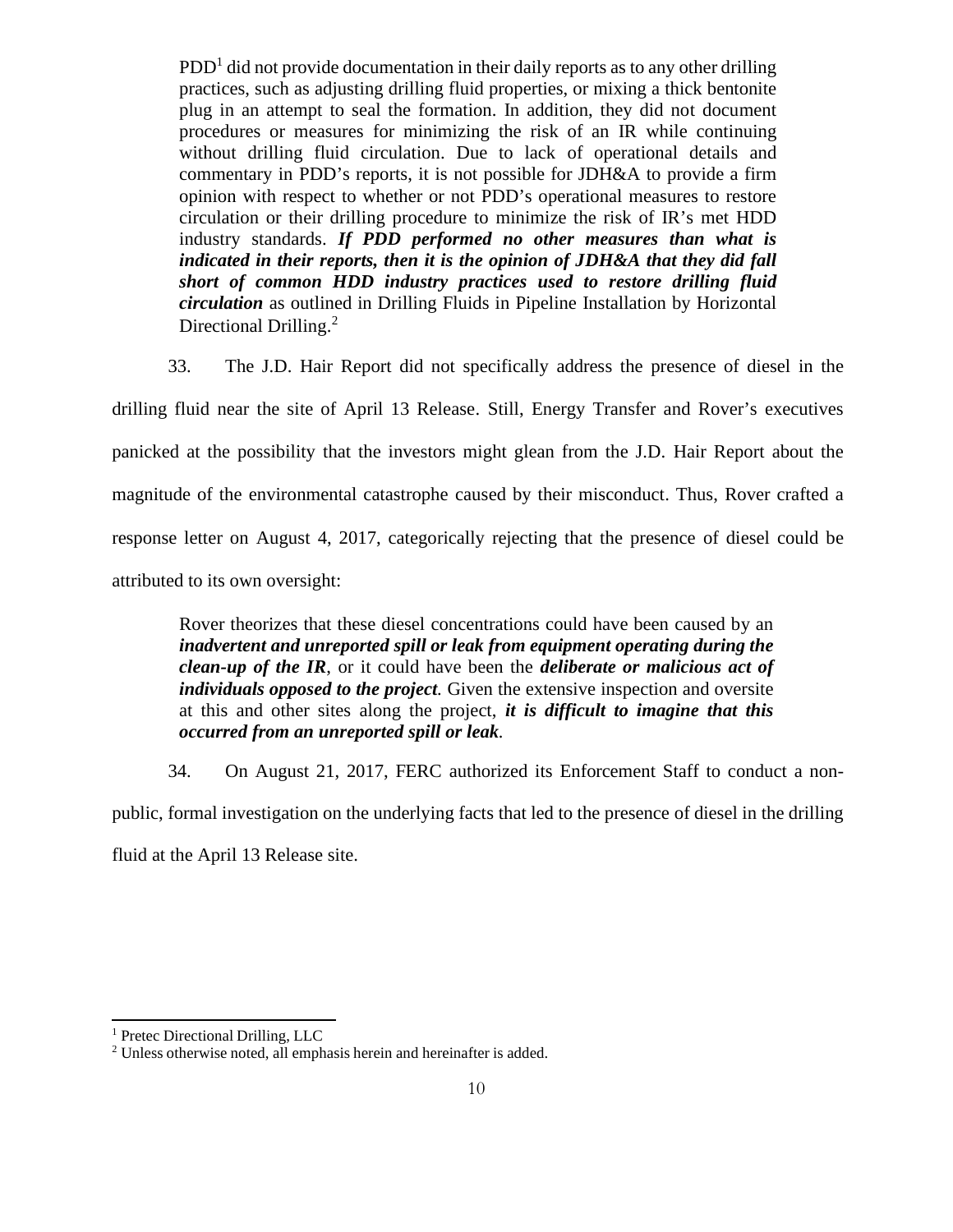35. Energy Transfer's press releases *never once* mentioned the on-going formal

investigation, but instead on many occasions touted the progress of the Project and the approvals

by FERC:

DALLAS--(BUSINESS WIRE)--Aug. 31, 2017-- Energy Transfer Partners (NYSE: ETP) announced today the Federal Energy Regulatory Commission (FERC) approved its request to put Phase 1A of the Rover Pipeline into service. Phase 1A, the 212-mile section from Cadiz, Ohio, to Defiance, Ohio, will begin natural gas service on August 31, 2017.

DALLAS--(BUSINESS WIRE)--Sep. 19, 2017-- Energy Transfer Partners (NYSE:ETP) is pleased to announce that the Federal Energy Regulatory Commission (FERC) has approved the Partnership's request to resume Horizontal Directional Drilling (HDD) operations along the Rover Pipeline Project. Drilling operations on nine HDD locations approved by the FERC are expected to begin within the week with an emphasis on the Captina Creek HDD in Belmont County, Ohio. The completion of the Captina Creek HDD will allow the full Phase 1 portion of Rover from Seneca, Ohio, to Defiance, Ohio, to be placed into service by the end of the year. Phase 1a of the Rover Project from Cadiz, Ohio, to Defiance, Ohio, was successfully put into service on August 31, 2017.

DALLAS--(BUSINESS WIRE)--Dec. 15, 2017-- Energy Transfer Partners, L.P. (NYSE: ETP) announced today that Rover Pipeline, LLC received approval from the Federal Energy Regulatory Commission (FERC) to place Phase 1B of the Rover Pipeline project into service, bringing the 713-mile pipeline closer to its 3.25 billion cubic feet per day design total. With the addition of the Phase 1B facilities, the project is now capable of transporting up to 1.7 billion cubic feet per day of natural gas. Rover shippers now have access to six additional receipt points from Seneca thru Clarington areas of the Marcellus and Utica supply basins with an incremental receipt capacity of 2.45 billion cubic feet per day. Rover has been in partial service from Cadiz, Ohio, to Defiance, Ohio since August 31, 2017, capable of transporting 1 billion cubic feet per day of natural gas.

DALLAS--(BUSINESS WIRE)--May 1, 2018-- Energy Transfer Partners, L.P. (NYSE: ETP) announced today that Rover Pipeline, LLC received approval from the Federal Energy Regulatory Commission (FERC) to place additional Phase 2 facilities into service. Last week, FERC granted Rover permission to place a segment of Phase 2, which included Mainline Compressor Station 3 located in Crawford County, Ohio, and a section of the line between Mainline Compressor Station 2, in Wayne County, Ohio, and Mainline Compressor Station 3, in service for additional throughput opportunity. The approval from FERC granted today allows for the full commercial operation capability of the Market **Zone** North Segment.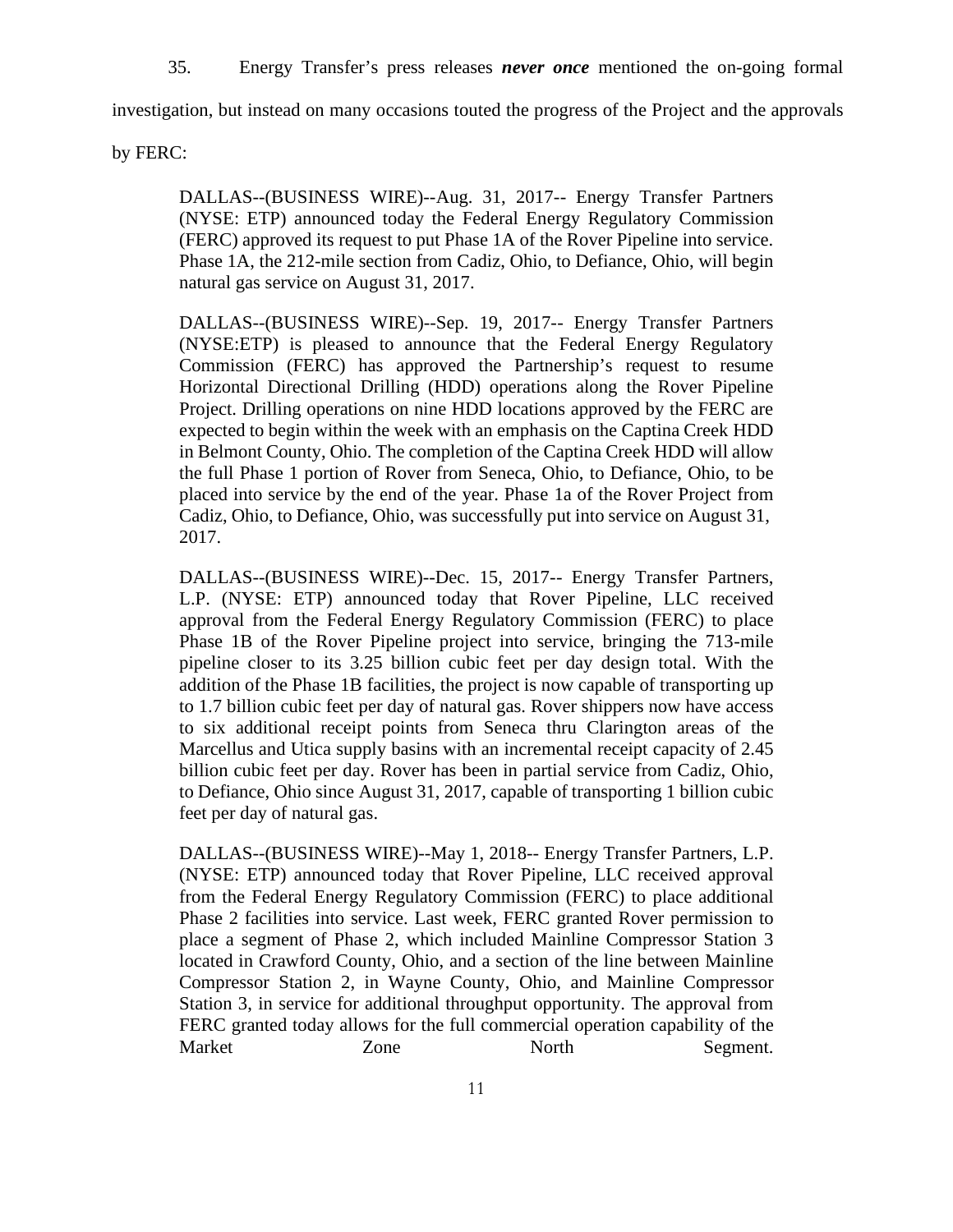DALLAS--(BUSINESS WIRE)--May 31, 2018-- Energy Transfer Partners, L.P. (NYSE: ETP) announced today that Rover Pipeline, LLC received approval from the Federal Energy Regulatory Commission (FERC) to commence service of the Supply Connector B and full Mainline B pipeline segments. This latest approval allows for 100 percent of Rover's mainline capacity, 3.25 billion cubic feet per day of natural gas, to be placed into service.

36. In the meantime, as the FERC order later disclosed, Energy Transfer and Rover's executives were busy "preserving" their documents and data in response to FERC's subpoenas. On October 3, 2017, Rover's Executive Vice President of Engineering and Construction, Joey Mahmoud, stated in an affidavit to Enforcement Staff that he accidentally deleted all of the data stored on his phone and thus failed to retain the data according to the preservation notices. Enforcement Staff issued an additional subpoena in November 2017 and Rover's production was supposed to be complete in March 2018. However, in May 2018, Rover produced more than 4,000 documents that were previously withheld or redacted, and that were not included in their privilege claims.

37. On February 23, 2018, Energy Transfer filed its yearly report on Form 10-K with the SEC for the fiscal year ended December 31, 2017 (the "2017 Annual Report"). The 2017 Annual Report was signed by Defendant McReynolds as then-President and Defendant Long as then-CFO. Appended as Exhibits 31.1, 31.2, 32.1, and 32.2 to the 2017 Annual Report were signed certifications pursuant to the Sarbanes-Oxley Act of 2002 ("SOX Certifications"), wherein Defendants McReynolds and Long certified that "[the 2017 Annual Report] does not contain any untrue statement of a material fact or omit to state a material fact necessary to make the statements made . . . not misleading" and that "the information contained in the [2017 Annual Report] fairly presents, in allmaterial respects, the financial condition and results of operations of the Partnership." The Individual Defendants signed similar statements in connection with the 10-K yearly reports and the 10-Q quarterly reports filed with the SEC during the Class Period.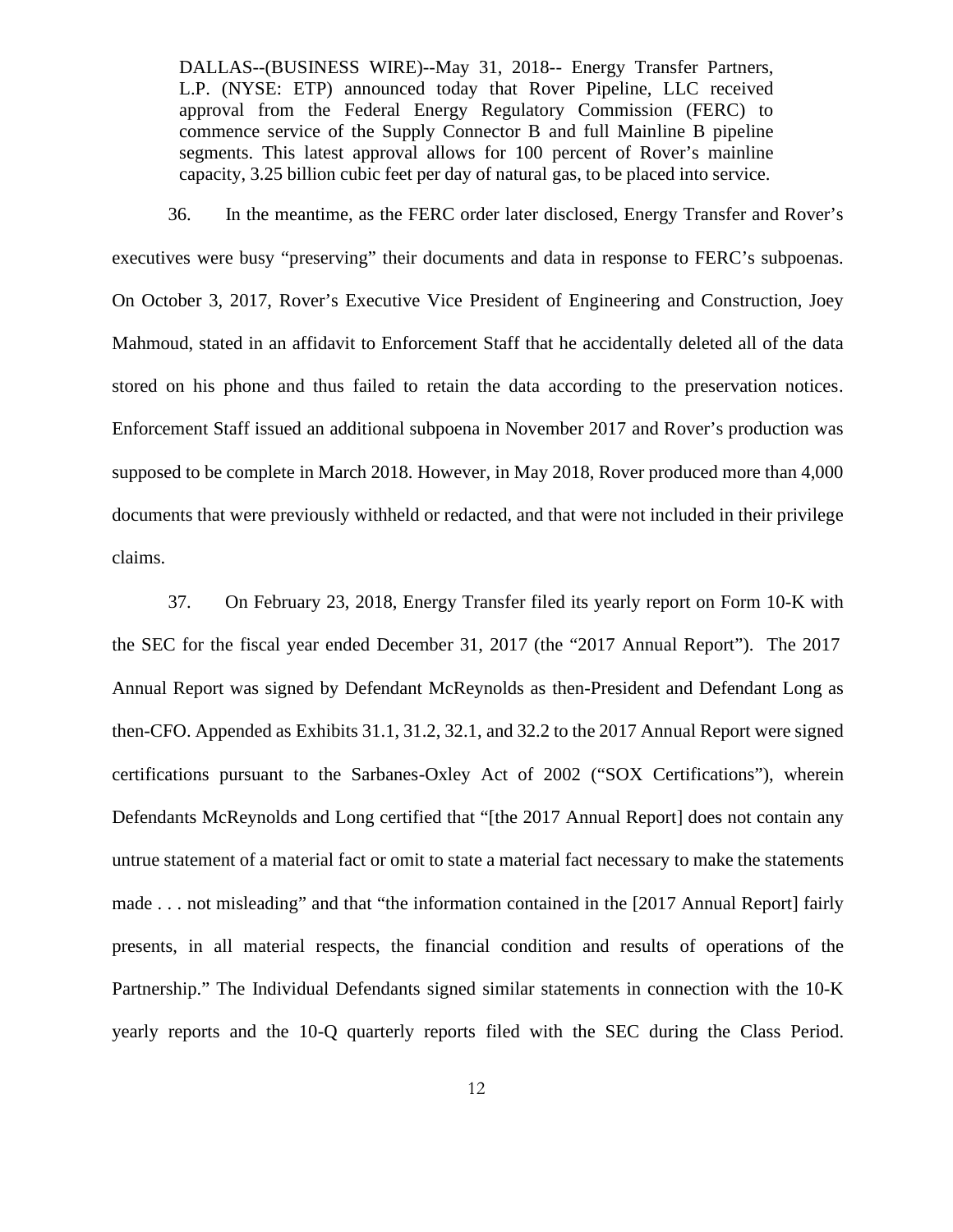38. The 2017 Annual Report touted the capacity of the partially completed Rover

Pipeline:

The Rover Pipeline is a new 713-mile natural gas pipeline designed to transport 3.25 Bcf/d of domestically produced natural gas from the Marcellus and Utica Shale production areas to markets across the United States as well as into the Union Gas Dawn Storage Hub in Ontario, Canada, for redistribution back into the United States or into the Canadian market. Currently under construction, portions of the pipeline are in service transporting gas from processing plants in Eastern Ohio for delivery to other pipeline interconnects in Eastern Ohio as well as the Midwest Hub near Defiance, Ohio, where the gas will be delivered for distribution to markets across the United States. The Rover Pipeline Phase 1A and 1B are in service with a capacity of approximately 1.7 Bcf/d.

39. On the subject of the April 13 Release, the 2017 Annual Report emphasized the

progress that Rover achieved in complying with FERC's requirements:

In addition, on May 10, 2017, the FERC prohibited Rover from conducting HDD activities at 27 sites in Ohio. On July 31, 2017, the FERC issued an independent third party assessment of what led to the release at the Tuscarawas River site and what Rover can do to prevent reoccurrence once the HDD suspension is lifted. *Rover notified the FERC of its intention to implement the suggestions in the assessment and to implement additional voluntary protocols. In response, FERC authorized Rover to resume HDD activities at certain sites***.**On January 24, 2018, FERC ordered Rover to cease HDD activities at the Tuscarawas River HDD site pending FERC review of additional information from Rover. Rover continues to correspond with regulators regarding drilling operations and drilling plans at the HDD sites where Rover has not yet completed HDD activities, including the Tuscarawas River HDD site. The timing or outcome of this matter cannot be reasonably determined at this time. *We do not expect there to be a material impact to its results of operations, cash flows or financial position.*

40. The 2017 Annual Report omitted the critical fact that FERC's Enforcement Staff

had already initiated a formal investigation on this matter. It also failed to disclose that the J.D.

Hair Report concluded that Pretec's practices related to the Project fell short of common HDD

industry practices used to restore drilling fluid circulation.

41. For two years, Energy Transfer's disclosures related to the April 13 Release

remained substantially the same in subsequent quarterly reports and annual reports filed with SEC,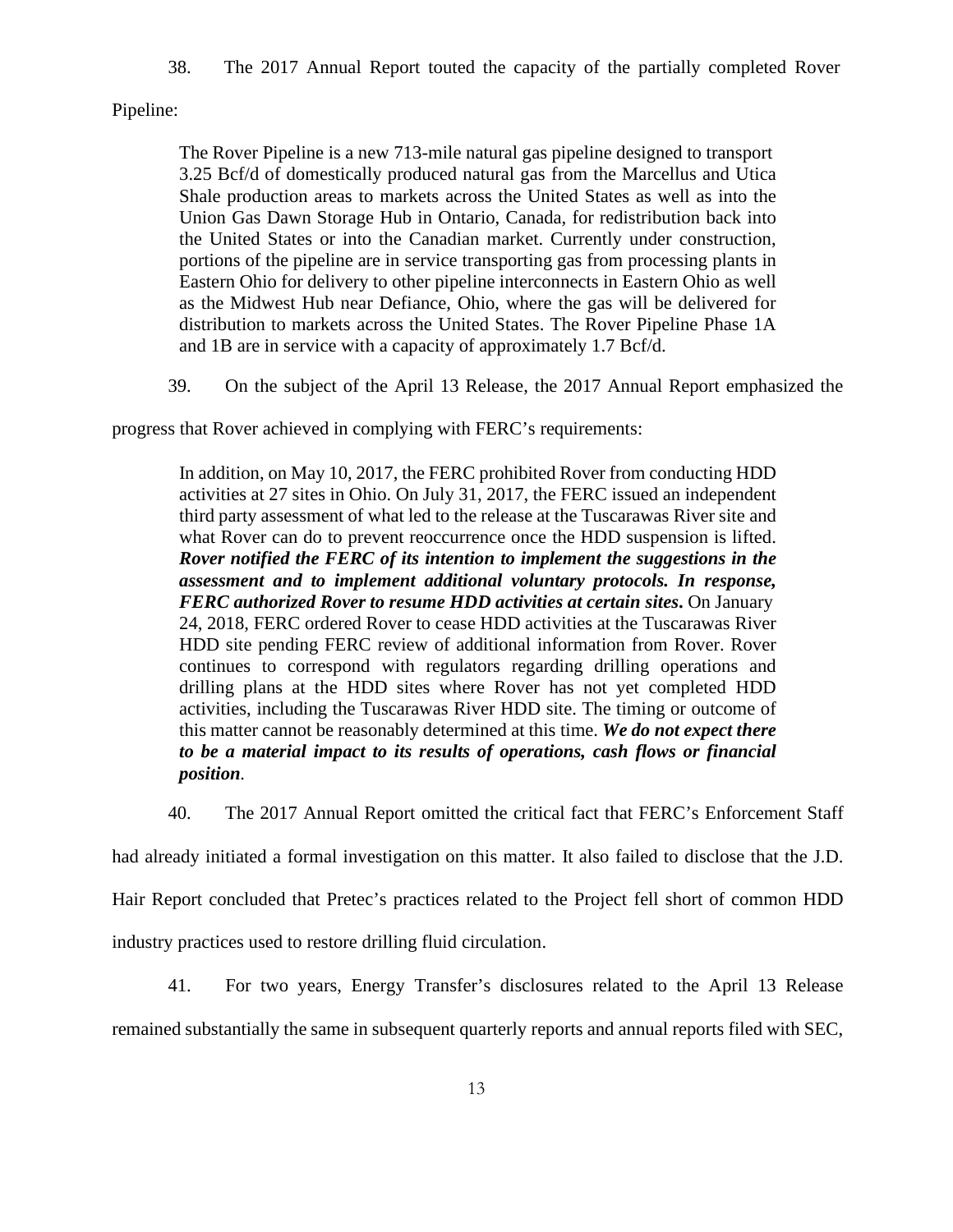omitting any information related to the on-going FERC investigation or the presence of diesel in the drilling fluid at the April 13 Release site. Specifically, such quarterly reports and annual reports included the 2018 first quarter Form 10-Q filed on May 10, 2018, the 2018 second quarter Form 10-Q filed on August 9, 2018, the 2018 third quarter Form 10-Q filed on November 8, 2018, the 2018 Form 10-K filed on February 22, 2019, and the 2019 first quarter Form-Q filed on May 9, 2019.

42. As early as January 2021, the Enforcement Staff issued a letter to Rover stating that it would be recommending FERC to issue an Order to Show Cause why Rover should not be made the subject of a public enforcement proceeding and pay a civil penalty. Still, Energy Transfer made no efforts at all to disclose such material information to the investors.

## **C. The Truth Begins to Emerge**

43. Cratering under the overwhelming evidence gathered by FERC's Enforcement Staff, Energy Transfer's executives had no other choice but to make a disclosure regarding the on going investigation. Even so, they used every euphemism they could find to cover up the truth. On August 8, 2019, *two years after* the formal investigation started, Energy Transfer in the 2Q19 10- Q stated that in mid-2017 Enforcement Staff initiated a non-public formal investigation "regarding allegations that diesel fuel *may have been included* in the drilling mud at the Tuscarawas River HDD" (emphasis added). The 2Q19 10-Q stated, in relevant part:

Rover and the Partnership are cooperating with the investigations. *Enforcement Staff has provided Rover its non-public preliminary findings regarding those investigations.* The company disagrees with those findings and intends to vigorously defend against any potential penalty. Given the stage of the proceedings, and the non-public nature of the investigation, the Partnership is unable at this time to provide an assessment of the potential outcome or range of potential liability, if any.

44. On this news, the price of Energy Transfer stock declined \$0.65, or 4.6% over two trading days, to close at \$13.38 on August 12, 2019.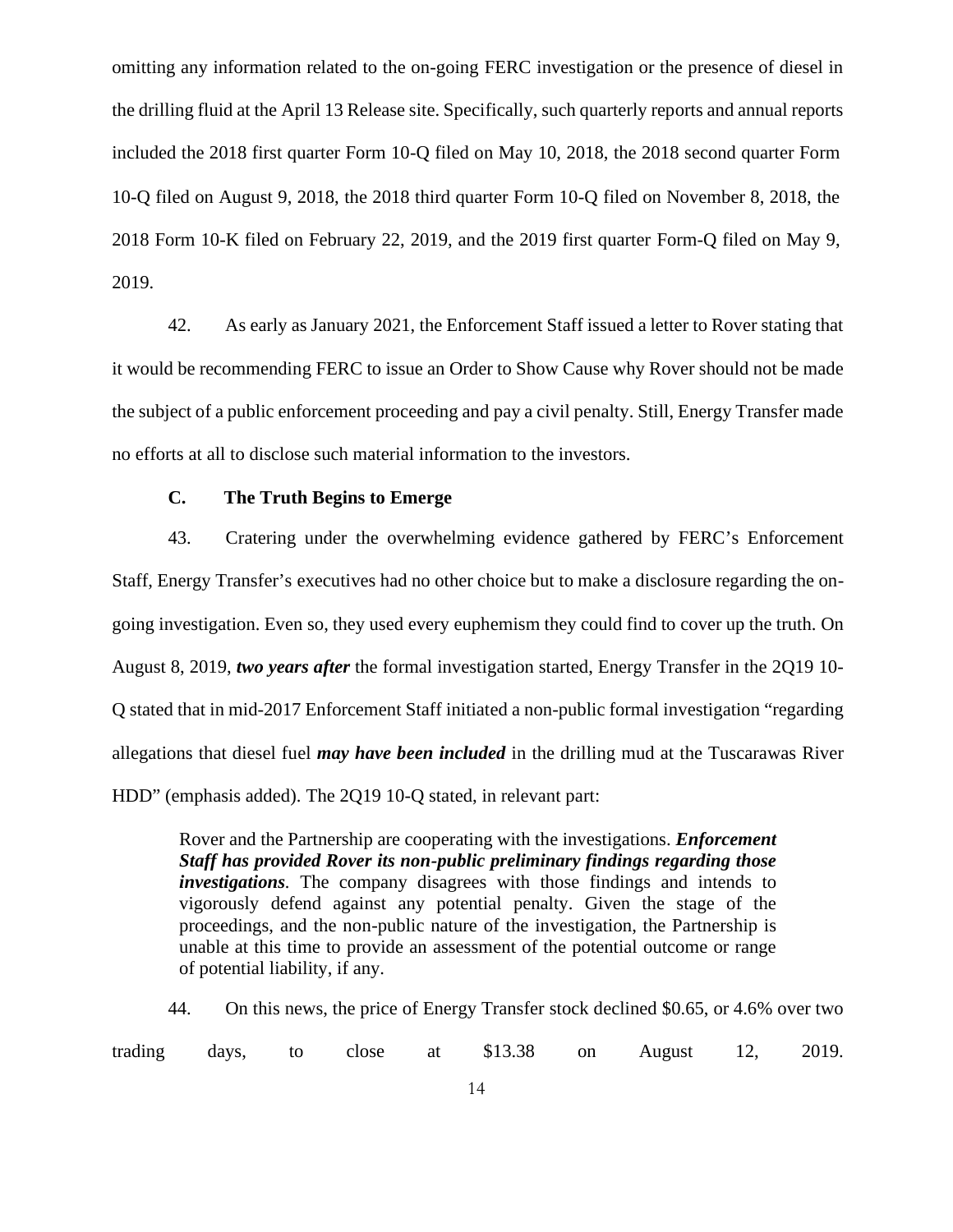45. Despite this decline, the 2Q19 10-Q did not disclose any information related to Enforcement Staff's preliminary findings and did not provide any meaningful way for investors to assess the severity of the on-going investigation. The Partnership's stock continued to trade at artificially inflated prices throughout the remainder of the Class Period as a result of Defendants' continued misstatements and omissions.

46. Defendants repeated this same disclosure in the 2019 Form 10-K filed on February 21, 2020 and the 2020 Form 10-K filed on February 19, 2021.

47. On December 16, 2021, FERC publicly issued to Rover and Energy Transfer the Order To Show Cause and Notice of Proposed Penalty, which directed Rover to show cause why it should not be assessed a civil penalty in the amount of \$40,000,000. The FERC Order presented allegations by the Enforcement Staff that (1) Rover intentionally included diesel fuel and other toxic substances and unapproved additives in the drilling mud during its HDDs under the Tuscarawas River; (2) Rover failed to adequately monitor the right-of-way at the site of the Tuscarawas River HDD operation; and (3) Rover improperly disposed of inadvertently released drilling mud that was contaminated with diesel fuel and hydraulic oil.

48. The FERC Order revealed that on March 18, 2017, when Pretec's HDD crews started HDDs at the site near the Tuscarawas River, the crews lost returns of drilling mud. To keep up the tight construction schedule under heavy pressure from Rover's management, from April 2 through April 13, 2017, multiple HDD crew members intentionally and routinely added toxic diesel fuel, hydraulic oil, contaminated containment fluids, and non-toxic but unapproved lubricants to combat drilling difficulties and keep up with drilling progress demands. Rover's HDD crew members have admitted under oath to doing so, and have provided numerous corroborating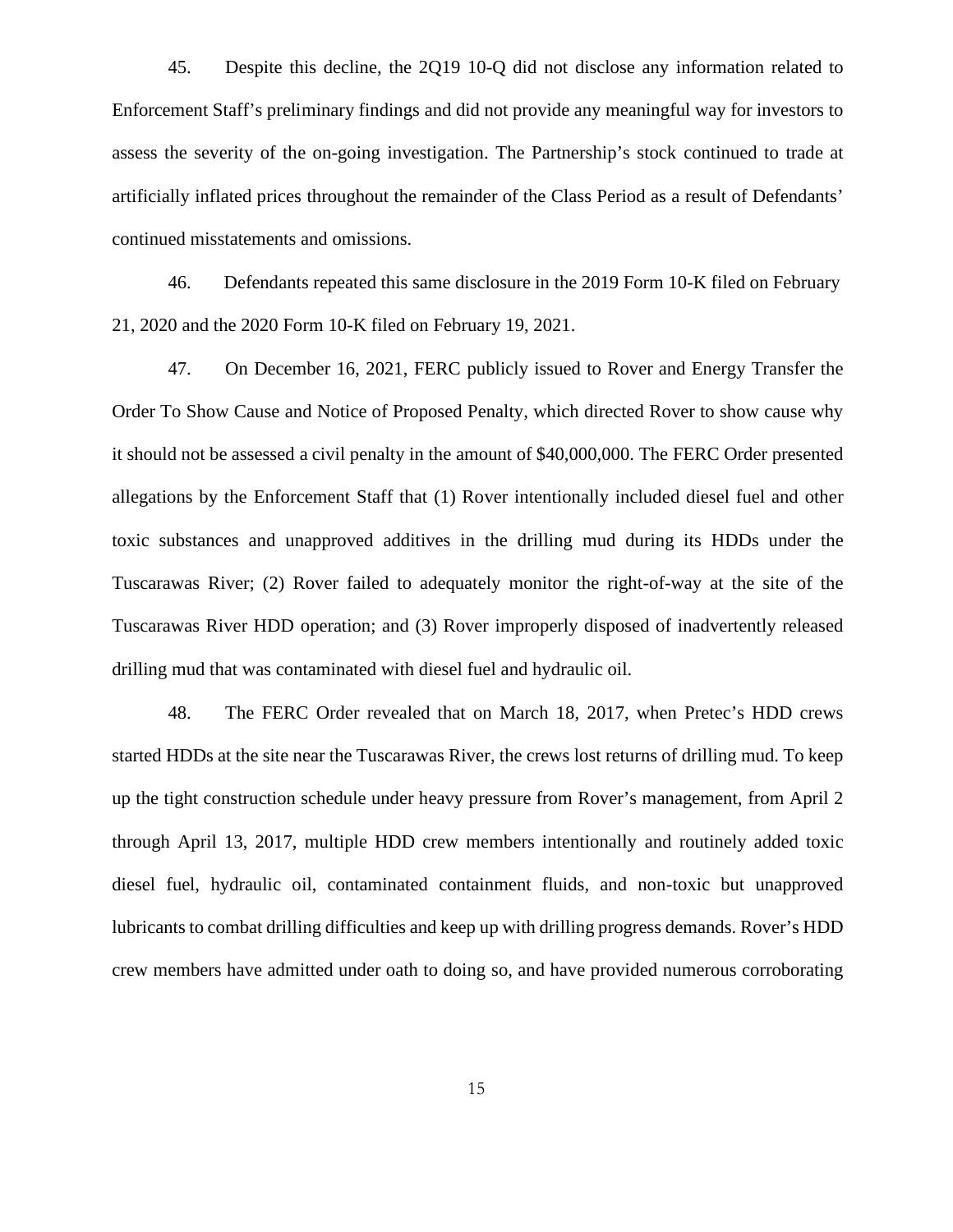accounts of what occurred and how the conduct was openly discussed among onsite personnel.

The order states:

Contemporaneous evidence demonstrates that *these violations were the product of a corporate culture*—one that equally infected the executives managing the Tuscarawas River HDD and the onsite HDD crew—*that favored speed and construction progress over regulatory compliance*. This culture was fueled by Rover's execution of a \$1.5 billion "time is of the essence" contract with a prime construction contractor—which constituted 35% of Rover's initial cost estimate for the Project.8 It was also fueled by Rover's self-imposed four-month schedule to complete over 500 miles of the pipeline construction. In addition to the contract requirements, Rover's Executive Vice President of Engineering and Construction, Yousif (Joey) Mahmoud, continually applied direct pressure on the Vice President of its prime contractor, Bobby Poteete, to speed up construction, which funneled down to its subcontractor and HDD crews onsite.

49. The FERC Order further disclosed that on October 3, 2017, Rover's Executive Vice

President of Engineering and Construction, Joey Mahmoud, submitted an affidavit to Enforcement Staff regarding his failure to preserve data despite preservation notices issued by OEP and Enforcement Staff, stating that after getting locked out of his phone, he reset it and thus deleted all of the data stored on it. Enforcement Staff issued an additional subpoena in November 2017. Rover's production was purportedly complete in March 2018. However, on May 21, 2018, Rover produced more than 4,000 documents that were previously withheld or redacted, and that were not included in their privilege claims. Rover's production was complete nearly a year from the original data request and eight months from the first subpoena deadlines. Since June 2017, Enforcement reviewed more than 25,000 documents produced by Rover and third parties, and took the testimony of 24 witnesses.

50. The FERC Order also made apparent that as early as January 19, 2021, Enforcement Staff issued a letter to Rover that it would be recommending FERC to issue an Order to Show Cause why Rover should not be made the subject of a public enforcement proceeding and pay a civil penalty. The Partnership never made any public disclosure regarding such a notice.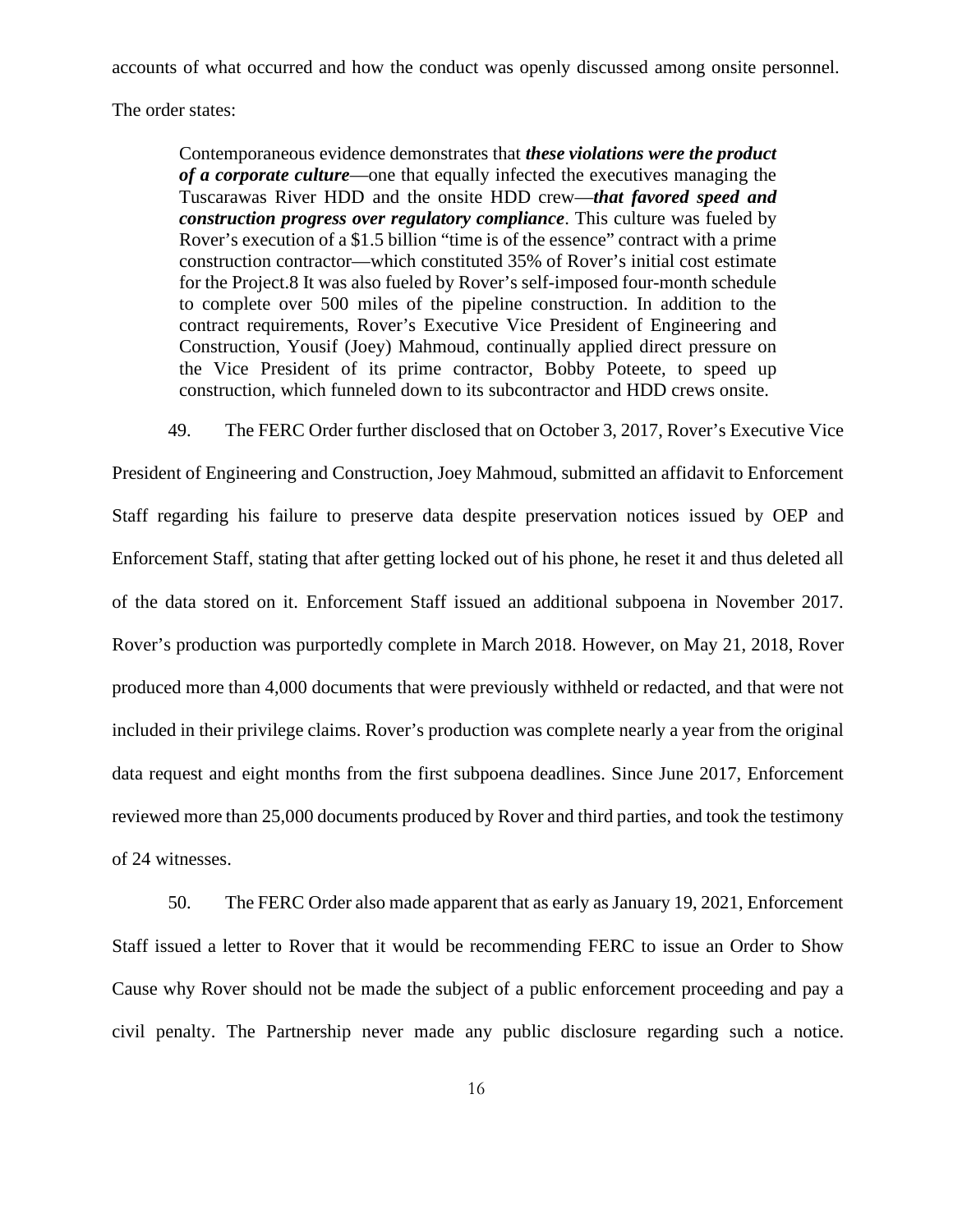51. On this news, the price of Energy Transfer shares declined \$0.24, or 2.8% over the course of two trading days, to close at \$8.25, on December 20, 2021, causing investors to lose more than \$730 million in shareholder wealth.

#### **CLASS ACTION ALLEGATIONS**

52. Plaintiff brings this action pursuant to Rules 23(a) and (b) of the Federal Rules of Civil Procedure, on its own behalf and as representative of a Class, consisting of all those who purchased or otherwise acquired Energy Transfer shares during the Class Period ("Class"); and were damaged upon the revelation of the alleged corrective disclosures. Excluded from the Class are Defendants, the officers and directors of the Partnership, at all relevant times, members of their immediate families and their legal representatives, heirs, successors or assigns and any entity in which Defendants have or had a controlling interest.

53. The Class is so numerous and geographically dispersed that joinder of all members is impracticable. Throughout the Class Period, Energy Transfer shares were actively traded on the NYSE. While the exact number of Class members is unknown to Plaintiff at this time and can be ascertained only through appropriate discovery, Plaintiff believes that there are hundreds or thousands of members in the proposed Class. Record owners and other members of the Class may be readily identifiable from information and records in the possession of Defendants or the Partnership's transfer agent and may be notified of the pendency of this action by mail, using the form of notice similar to that customarily used in securities class actions.

54. Plaintiff's claims are typical of the claims of the other members of the Class. Plaintiff and members of the Class sustained damages from the same wrongful conduct of Defendants. The injuries and damages of each member of the Class were directly caused by Defendants' wrongful conduct in violation of the laws described herein.

55. The Plaintiff will fairly and adequately protect and represent the interests of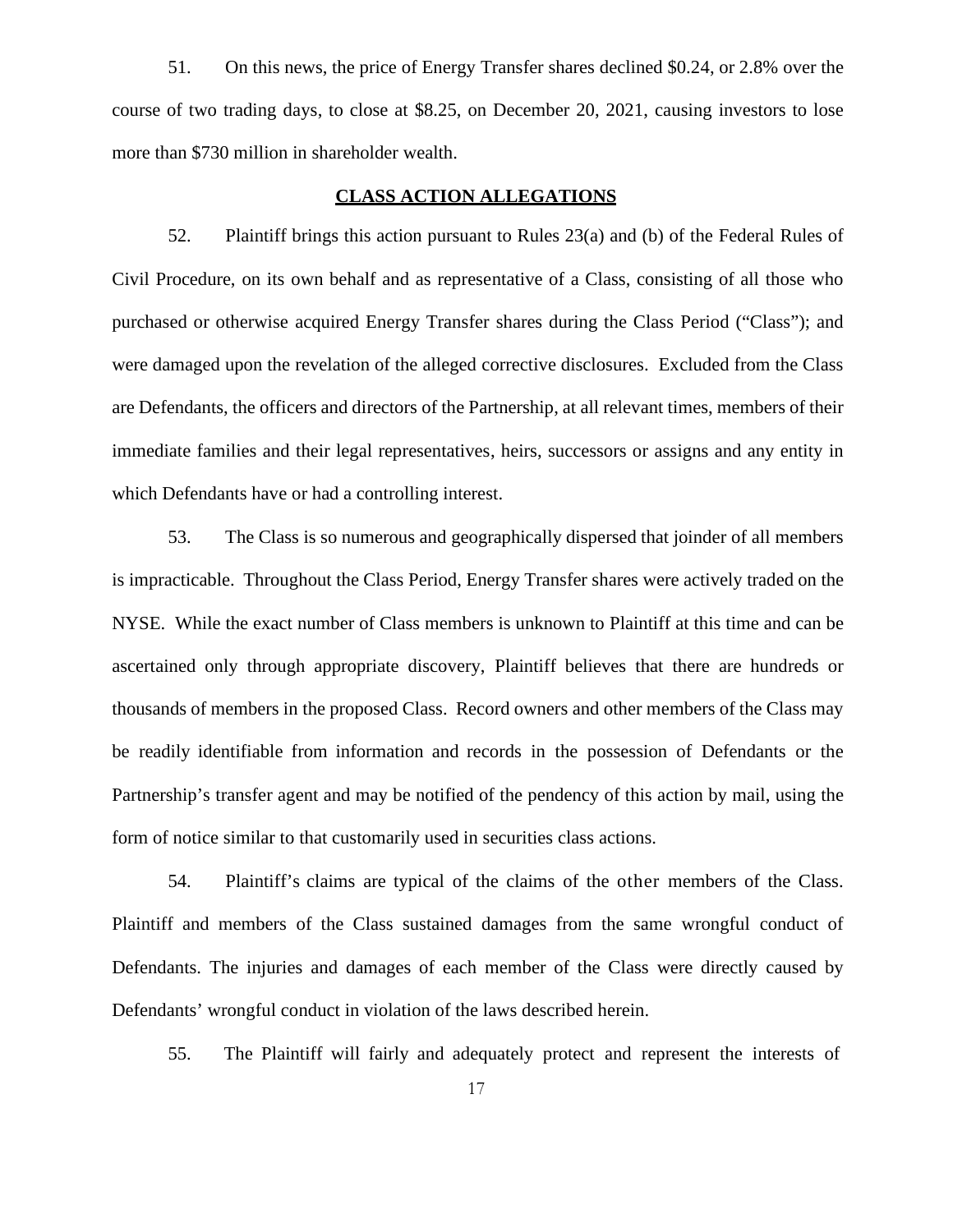members of the Class. Plaintiff is an adequate representative of the Class and have no interest which is adverse to the interests of absent Class members. Plaintiff has retained counsel competent and experienced in class action litigation, including class actions in the financial servicesindustry.

56. Common questions of law and fact exist as to all members of the Class, which predominate over questions affecting solely individual members of the Class. These common questions of law include, without limitation:

- whether statements made by Energy Transfer and the Individual Defendants to investors during the Class Period included misrepresentations of material facts about the severity of the April 13 Release incident and the scope and progress of the formal investigation by FERC against Energy Transfer;
- whether Energy Transfer and the Individual Defendants acted knowingly or recklessly in issuing false and misleading statements or omitting material information that would correct the misstatements;
- whether Energy Transfer's and the Individual Defendants' acts as alleged herein constituted violations of the federal securities laws;
- whether the prices of Energy Transfer shares during the Class Period were impacted by Energy Transfer's and the Individual Defendants' conduct described herein;
- injury suffered by Plaintiff and Class members; and
- the appropriate measure of damages suffered by Plaintiff and Class members.

57. A class action is superior to other methods for the fair and efficient adjudication of the controversy because joinder of all Class members is impracticable. Treatment as a class will permit a large number of similarly situated persons to prosecute their common claims in a single forum simultaneously, efficiently, and without the duplication ofeffort and expense that numerous individual actions would engender.

58. Class treatment will also permit the adjudication of claims by many Class members who could not afford individually to litigate claims such as those asserted in this Complaint. The cost to the court system of adjudication of such individualized litigation would be substantial. The prosecution of separate actions by individual members of the Class would create a risk of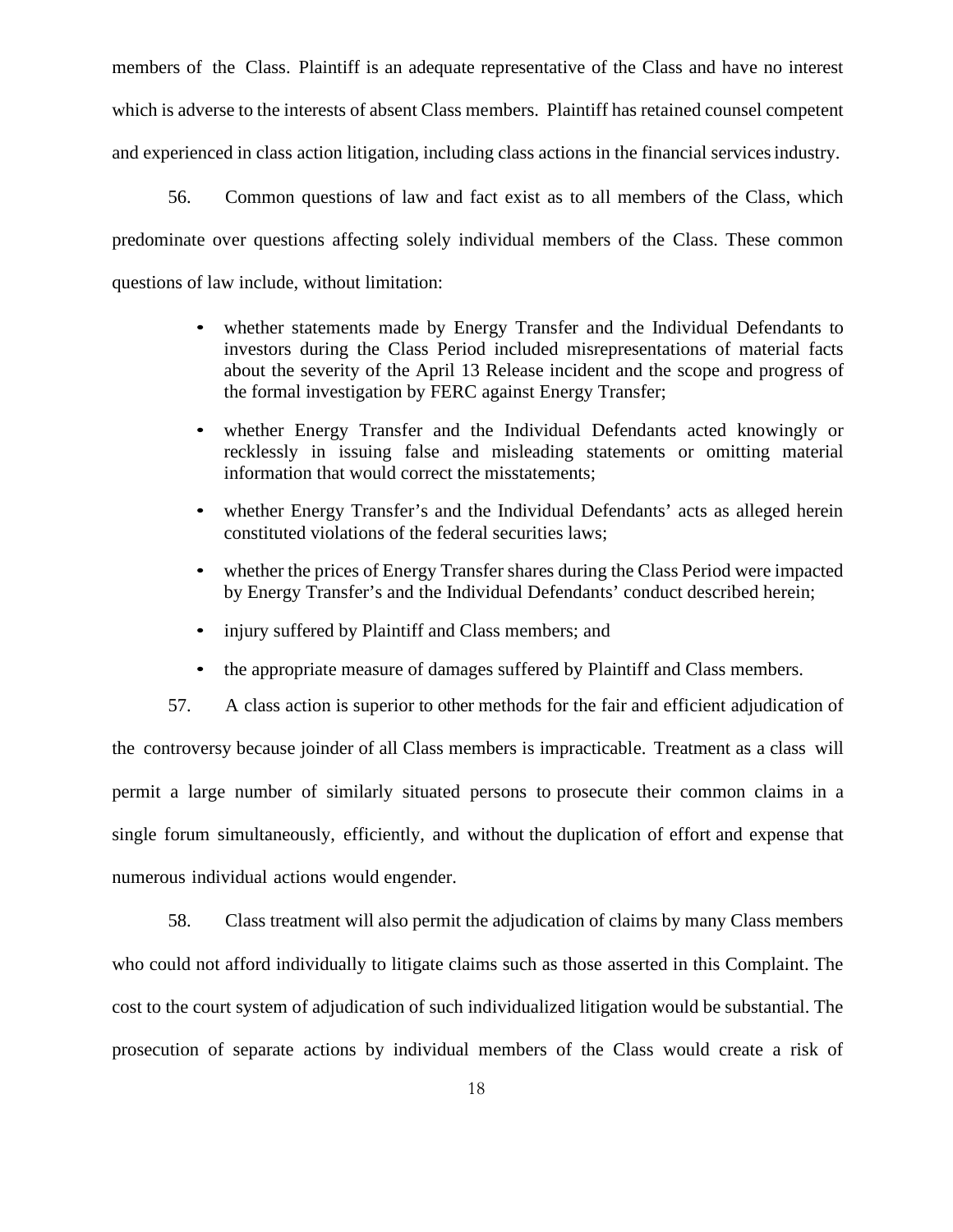inconsistent or varying adjudications establishing incompatible standards of conduct for Energy Transfer and the Individual Defendants.

59. Plaintiff is unaware of any difficulties that are likely to be encountered in the management of this action that would preclude its maintenance as a class action.

# **APPLICABILITY OF PRESUMPTION OF RELIANCE FRAUD ON THE MARKET DOCTRINE**

60. The market for Energy Transfer shares was open, well-developed and efficient at all relevant times. As a result of the materially false and/or misleading statements and/or failures to disclose, Energy Transfer's shares traded at artificially inflated prices during the Class Period. Plaintiff and other members of the Class purchased or otherwise acquired the Partnership's shares relying upon the integrity of the market price of Energy Transfer shares and market information relating to Energy Transfer and have been damaged thereby.

61. During the Class Period, the artificial inflation of Energy Transfer's shares was caused by the material misrepresentations and/or omissions particularized in this Complaint causing the damages sustained by Plaintiff and other members of the Class. As described herein, during the Class Period, Defendants made or caused to be made a series of materially false and/or misleading statements about Energy Transfer's business, prospects, and operations. These material misstatements and/or omissions created an unrealistically positive assessment of Energy Transfer's financials and its business, operations, and prospects, thus causing the price of the Partnership's shares to be artificially inflated at all relevant times, and when disclosed, negatively affected the value of the Energy Transfer shares. Defendants' materially false and/or misleading statements during the Class Period resulted in Plaintiff and other members of the Class purchasing Energy Transfer shares at such artificially inflated prices, and each of them has been damaged as a result.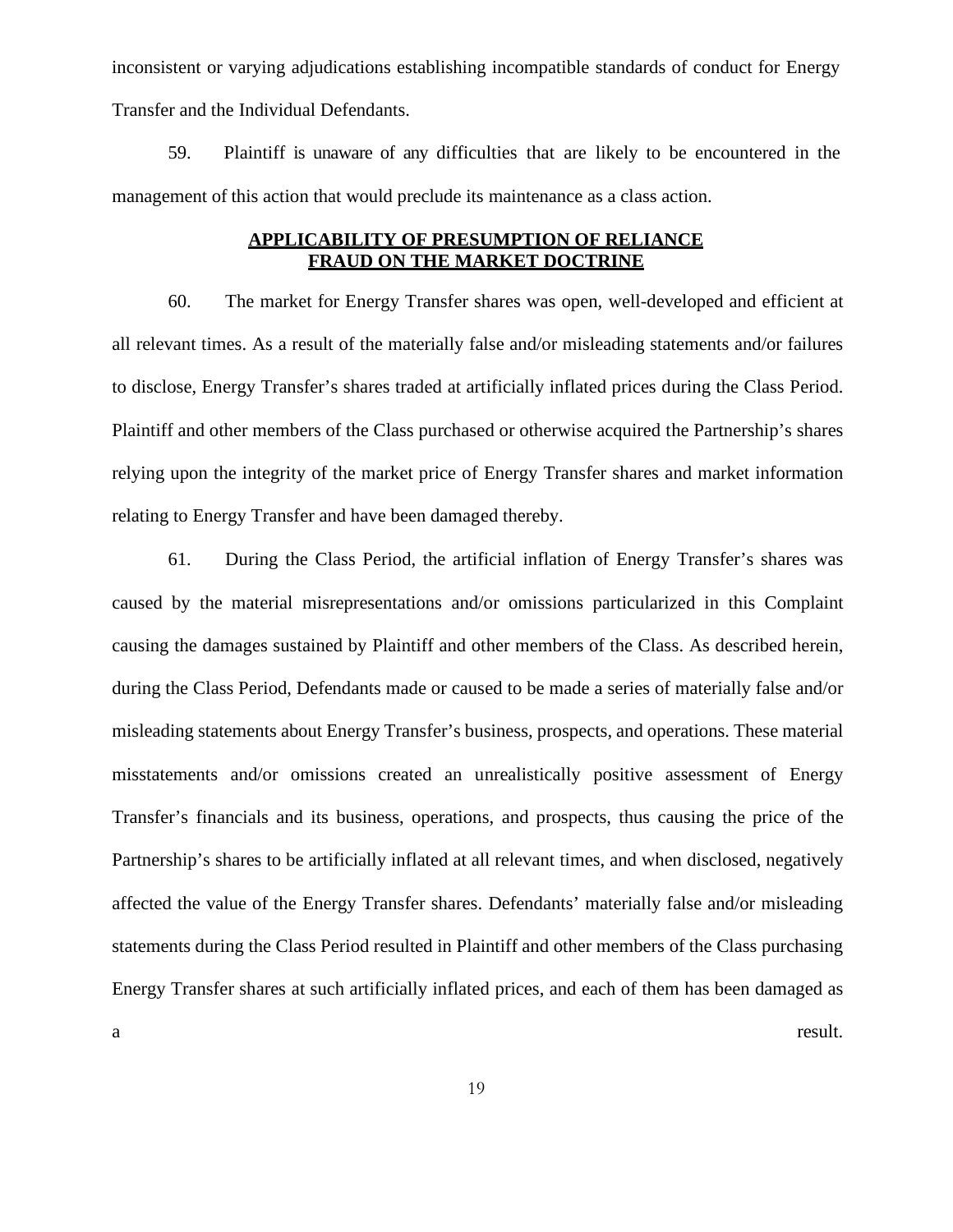62. Plaintiff will rely upon the presumption of reliance established by the fraud-on-the-

market doctrine as:

- Energy Transfer and the Individual Defendants made public misrepresentations or failed to disclose material facts during the Class Period;
- these misrepresentations and omissions were material to Plaintiff and the Class;
- Energy Transfer shares were traded on the NYSE and were covered by numerous analysts;
- Energy Transfer shares were liquid and traded with significant volume during the Class Period;
- the misrepresentations and omissions alleged herein would likely induce a reasonable investor to misjudge the value of the Energy Transfer shares; and
- Plaintiff and Class members purchased and/or sold Energy Transfer shares between the time Energy Transfer and the Individual Defendants misrepresented or failed to disclose material facts and the time the true facts were disclosed, without knowledge of the misrepresented or omitted facts.

63. As a result of the foregoing, the market for Energy Transfer shares promptly digested current information regarding Energy Transfer from all publicly available sources and reflected such information in Energy Transfer's share price. Under these circumstances, all purchasers of Energy Transfer's shares during the Class Period suffered similar injury through their purchase of Energy Transfer's shares at artificially inflated prices. Thus, a presumption of reliance applies.

64. Accordingly, Plaintiff and Class members are entitled to a presumption of reliance upon the integrity of the market.

65. In the alternative, Plaintiff and Class members are entitled to a presumption of reliance established by the Supreme Court in *Affiliated Ute Citizens of the State of Utah v. United States*, 406 U.S. 128, 92 S. Ct. 1456 (1972), because Defendants omitted material information during the Class Period violating a duty to disclose such information as described above. Because this action involves Defendants' failure to disclose material adverse information regarding the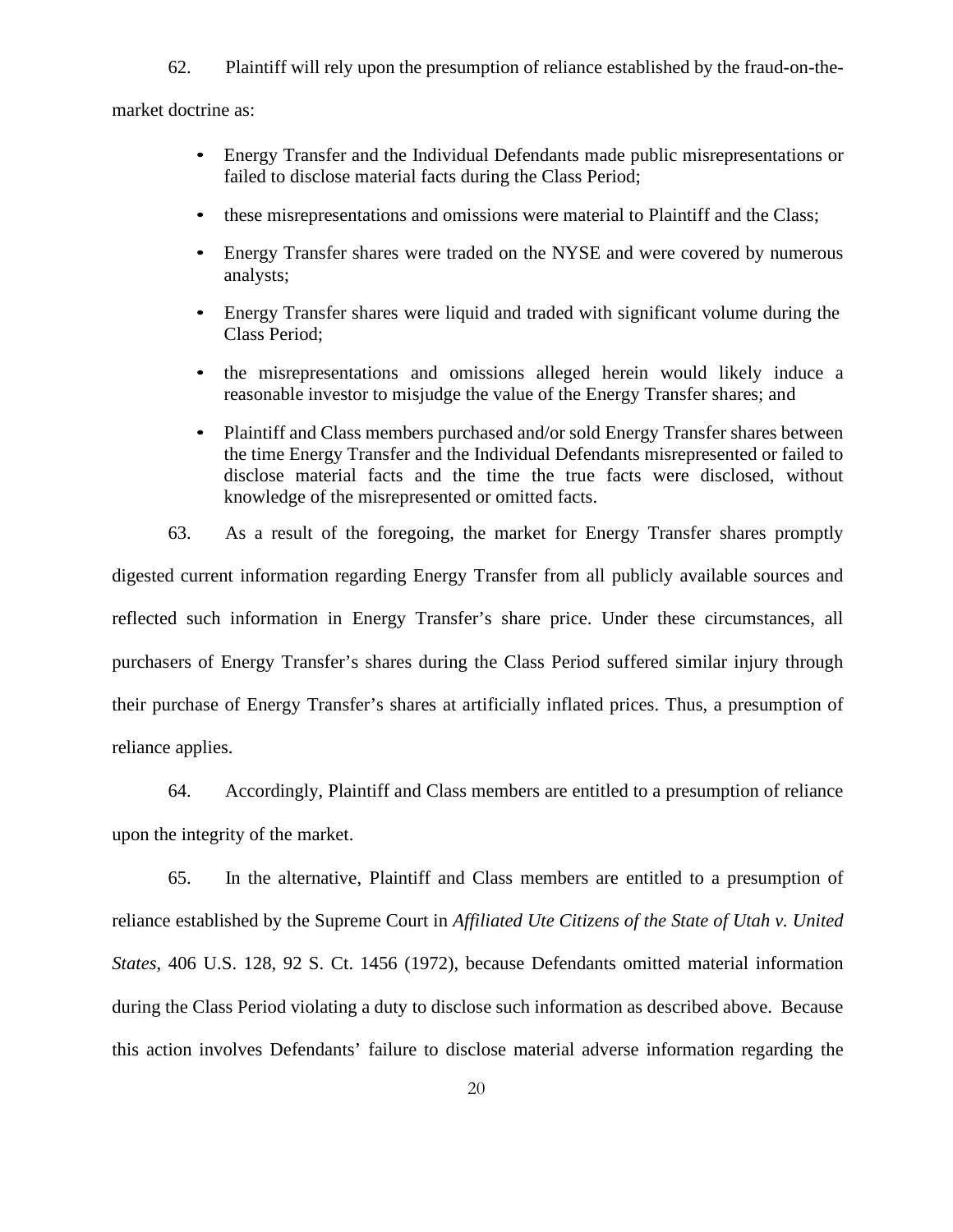Partnership's business operations and financial prospects—information that Defendants were obligated to disclose—positive proof of reliance is not a prerequisite to recovery. All that is necessary is that the facts withheld be material in the sense that a reasonable investor might have considered them important in making investment decisions. Given the importance of the Class Period material misstatements and omissions set forth above, that requirement is satisfied here.

## **LOSS CAUSATION**

66. Defendants' wrongful conduct, as alleged herein, directly and proximately caused the economic loss suffered by Plaintiff and the Class.

67. During the Class Period, Plaintiff and the Class purchased Energy Transfer's shares at artificially inflated prices and were damaged thereby. The price of Energy Transfer shares significantly declined when the misrepresentations made to the market, and/or the information alleged herein to have been concealed from the market, and/or the effects thereof, were revealed, causing investors' losses.

#### **NO SAFE HARBOR**

68. The statutory safe harbor provided for forward-looking statements under certain circumstances does not apply to the allegedly false statements and omissions pled in this Complaint. The statements alleged to be false and misleading herein all relate to then-existing facts and circumstances. To the extent certain of the statements alleged to be false and misleading may be characterized as forward-looking, they were not adequately identified as "forward-looking" statements when made, and were not accompanied by meaningful cautionary statements identifying important factors that could cause actual results to differ materially from those in the purportedly forward-looking statements. Alternatively, to the extent that the statutory safe harbor is intended to apply to any forward-looking statements pled herein, Energy Transfer and the Individual Defendants are liable for those false and misleading forward-looking statements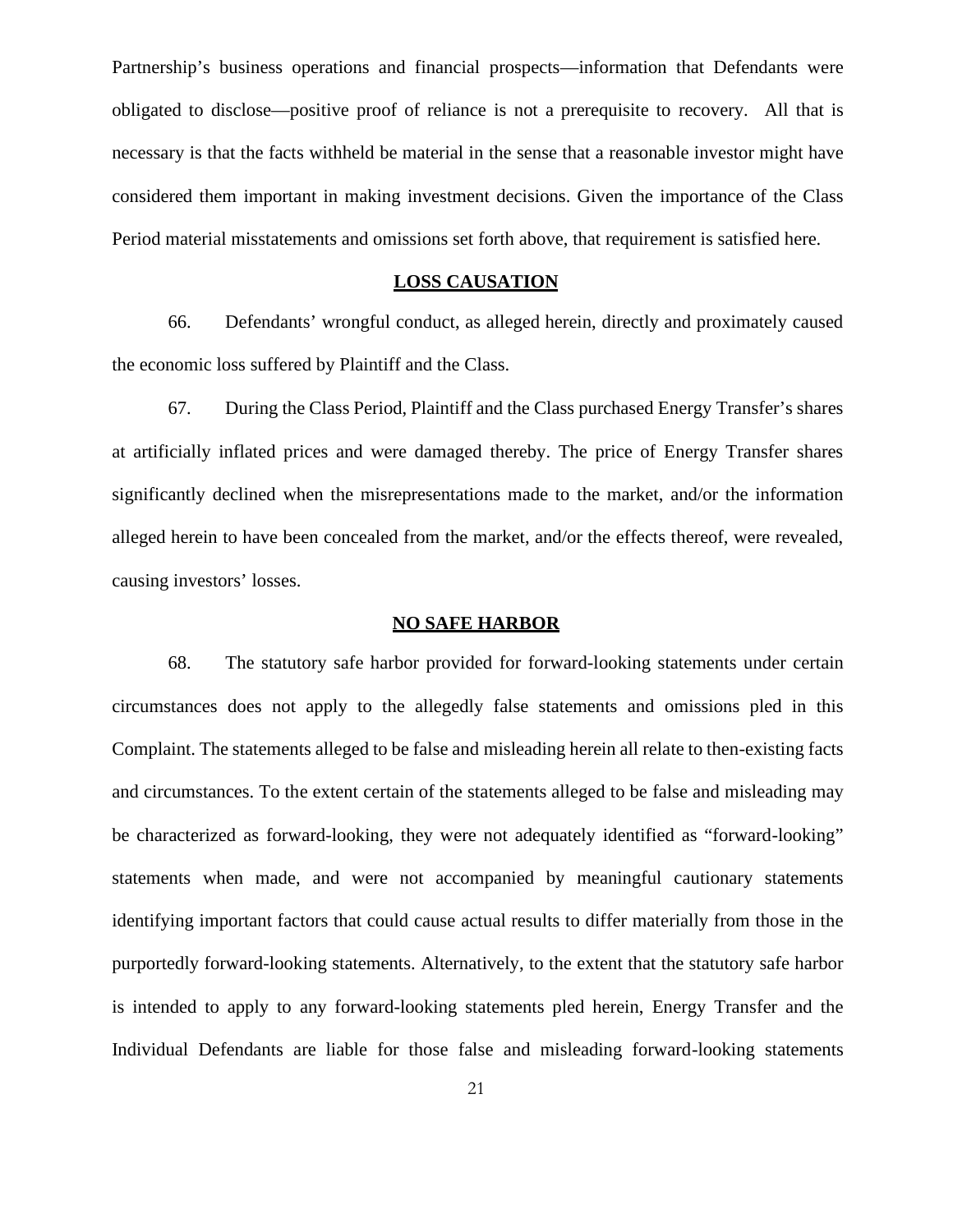because at the time each of those forward-looking statements was made, the particular speaker knew that the particular forward-looking statement was false and misleading, and/or the forwardlooking statement was authorized and/or approved by an executive officer of Energy Transfer who knew that those statements were false and misleading when made.

### **SCIENTER ALLEGATIONS**

69. As alleged herein, Defendants acted with scienter since Defendants knew that the public documents and statements issued or disseminated in the name of the Partnership were materially false and/or misleading; knew that such statements or documents would be issued or disseminated to the investing public; and knowingly and substantially participated or acquiesced in the issuance or dissemination of such statements or documents as primary violations of the federal securities laws. As set forth elsewhere herein in detail, Energy Transfer and Individual Defendants, by virtue of their receipt of information reflecting the true facts regarding Energy Transfer, their control over, and/or receipt and/or modification of Energy Transfer's allegedly materially misleading misstatements and/or their associations with the Partnership which made them privy to confidential proprietary information concerning Energy Transfer, participated in the fraudulent scheme alleged herein.

70. Defendants knew and/or recklessly disregarded the falsity and misleading nature of the information that they caused to be disseminated to the investing public. The fraudulent scheme described herein could not have been perpetrated during the Class Period without the knowledge and complicity or, at least, the reckless disregard of the personnel at the highest levels of the Partnership, including the Individual Defendants.

71. The Individual Defendants, because of their positions with Energy Transfer, made and/or controlled the contents of the Partnership's public statements during the Class Period. Each Defendant was provided with or had access to the information alleged herein to be false and/or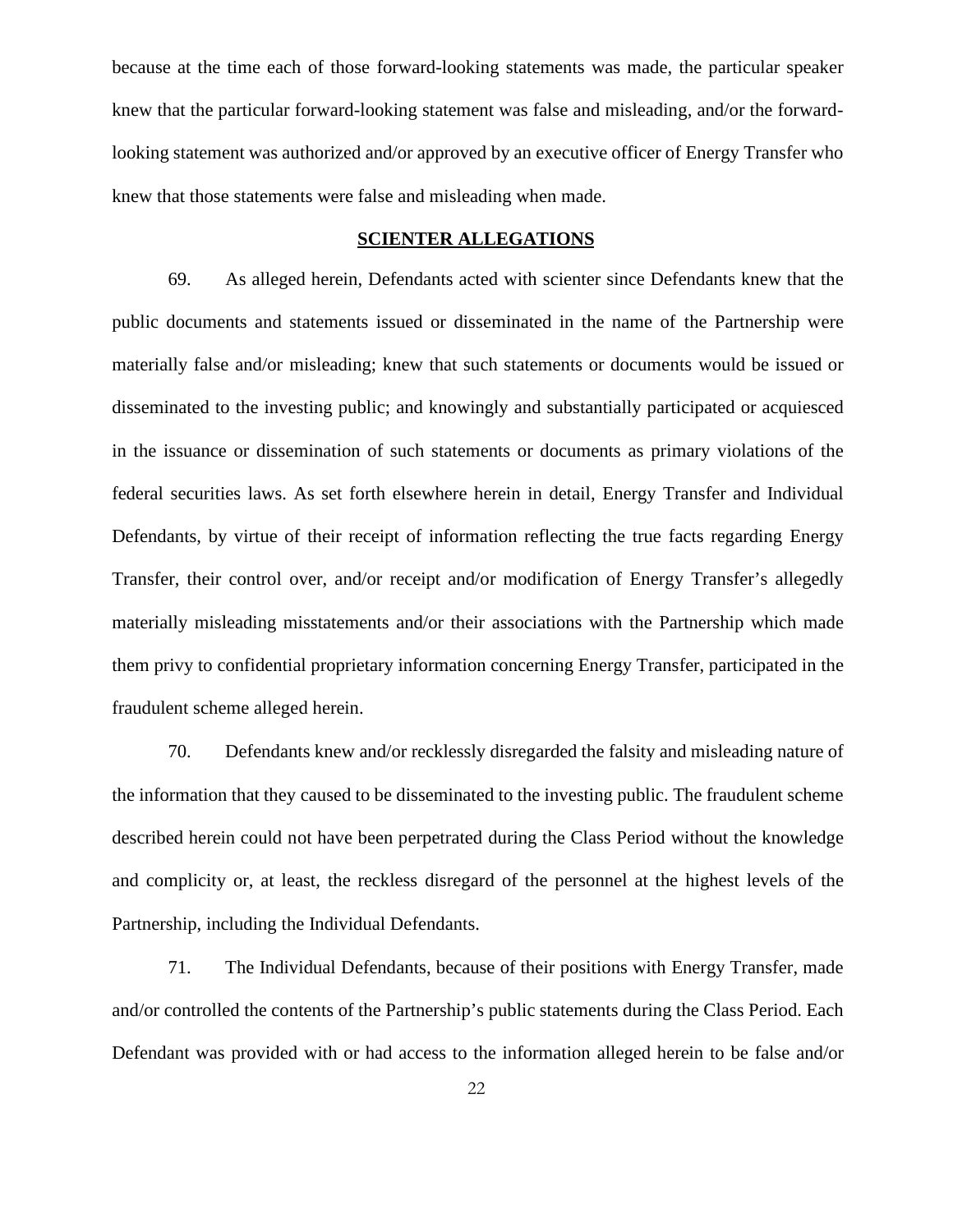misleading prior to or shortly after their issuance and had the ability and opportunity to prevent their issuance or cause them to be corrected. Because of their positions and access to material non public information, these Defendants knew or recklessly disregarded that the adverse facts specified herein had not been disclosed to and were being concealed from the public and that the positive representations that were being made were materially false and misleading. As a result, each of these Defendants is responsible for the accuracy of Energy Transfer's corporate statements and are therefore responsible and liable for the representations contained therein.

## **CLAIMS FOR RELIEF**

#### **FIRST CLAIM FOR RELIEF**

# **(Violation of Section 10(b) of the Exchange Act and Rule 10b-5 Promulgated Thereunder) Against All Defendants**

72. Plaintiff hereby incorporates each preceding and succeeding paragraph as though fully set forthherein.

73. During the Class Period, Energy Transfer and the Individual Defendants, individually and in concert, directly or indirectly, disseminated or approved false statements which they knew or deliberately disregarded in that they contained misrepresentations and failed to disclose material facts to make the statements made not misleading.

74. Energy Transfer and the Individual Defendants violated § 10(b) of the 1934 Act and Rule 10b-5 by: (a) making false statements of material facts or omitted to state material facts needed to make the statements not misleading; or (b) engaging in acts and practices that operated as a fraud or deceit upon Plaintiff and others similarly situated in connection with purchases of Energy Transfer shares during the Class Period.

75. Energy Transfer and the Individual Defendants acted with scienter because they knew that the statements issued in the name of Energy Transfer were materially false and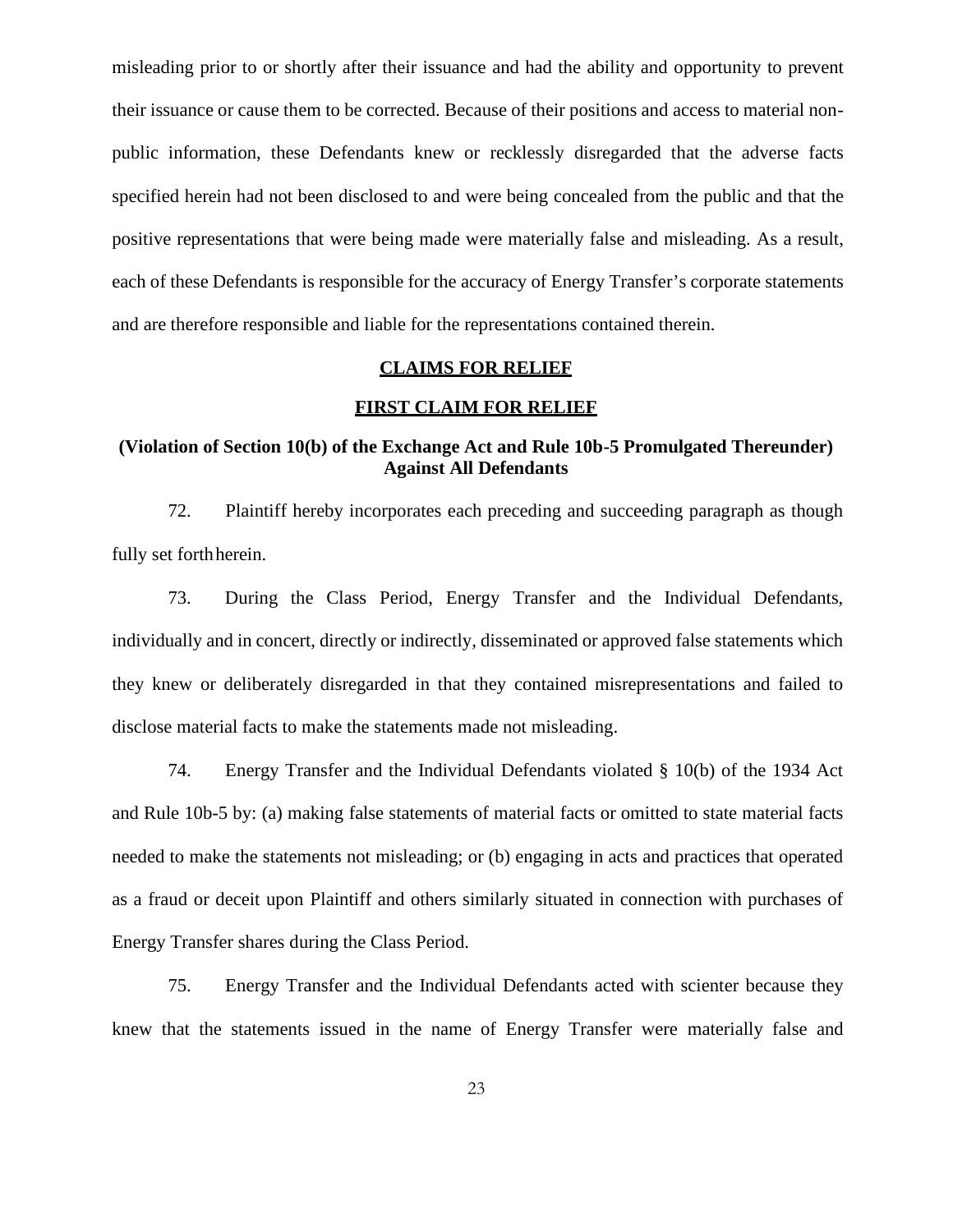misleading; knew that these statements would be disseminated to investors; and knowingly and substantially participated, or acquiesced in the issuance or dissemination of these statements as primary violations of securities laws. Energy Transfer and the Individual Defendants, through receipt of information reflecting true facts about Energy Transfer, their control over, and/or receipt of or modification to Energy Transfer's allegedly materially misleading statements, which made them aware of Energy Transfer's confidential proprietary information, participated in the fraudulent scheme complained of herein.

76. The Individual Defendants had actual knowledge of material omissions and/or the falseness of material statements set forth by Energy Transfer, and intended to deceive Plaintiff and Class members, or at a minimum, recklessly disregarded the truth through their failure to ascertain and disclose the truth in statements made by them or other Energy Transfer employees to investors, including Plaintiff and Class members. These misrepresentations and omissions were material. A reasonable investor would consider the facts—such as the severity of the April 13 Release incident and the scope and the progress of the formal investigation by FERC —important in deciding whether to buy shares of Energy Transfer stock and would have viewed the aggregate of information available to be significantly altered by the disclosure of this and other material facts

77. Pursuant to the foregoing, the price of Energy Transfer shares was artificially inflated during the Class Period. Due to their lack of knowledge of the false nature of statements made by Energy Transfer and the Individual Defendants, Plaintiff and Class members relied on the statements made by Energy Transfer and the Individual Defendants and/or the integrity of the market price of Energy Transfer shares during the Class Period in purchasing Energy Transfer shares at prices that were artificially inflated due to false and misleading statements made by Energy Transfer and the Individual Defendants.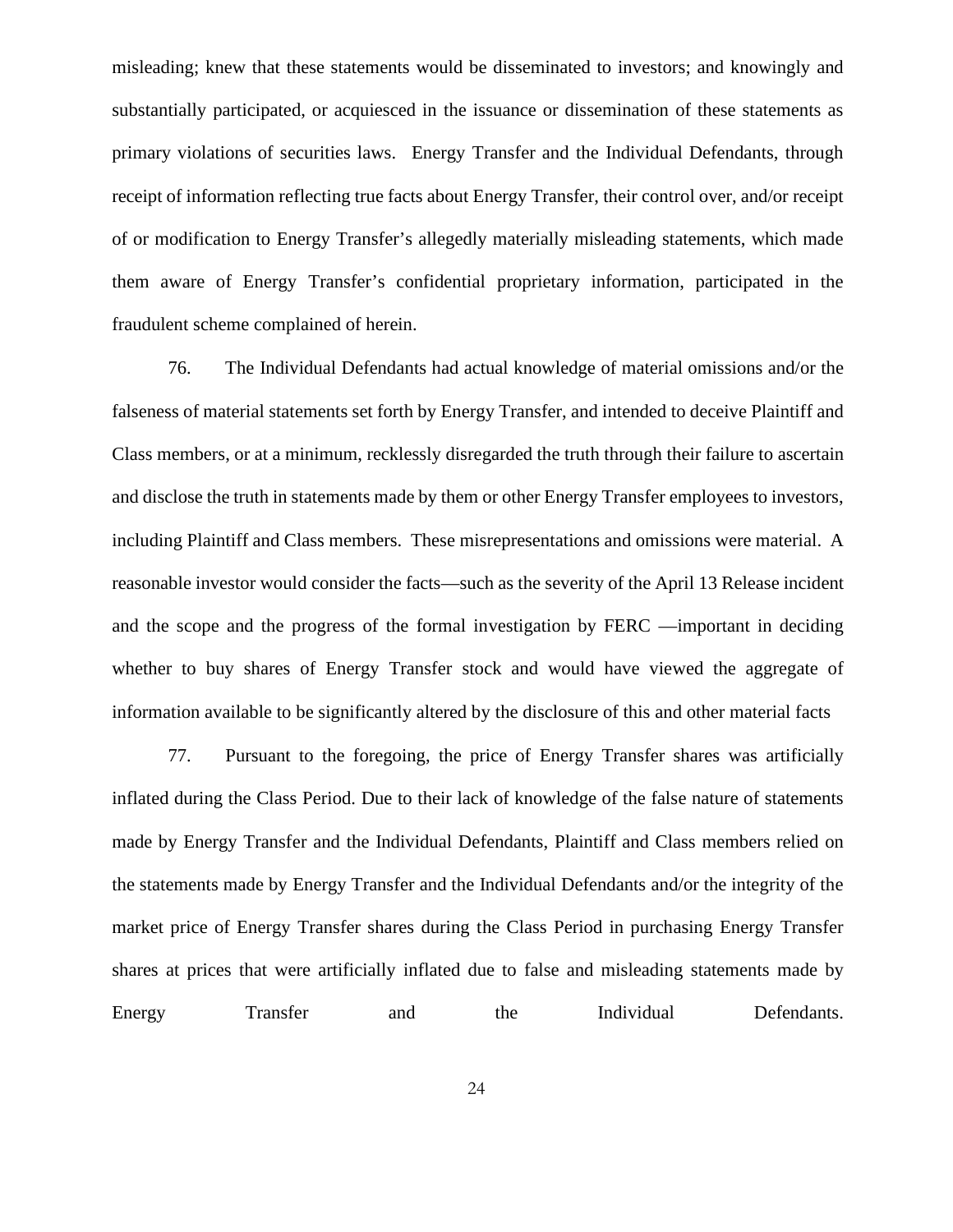78. Were Plaintiff and Class members made aware that the market price of Energy Transfer shares was artificially and falsely inflated by misleading statements made by Energy Transfer and the Individual Defendants, and by material adverse information that Energy Transfer and the Individual Defendants failed to disclose, they would not have purchased Energy Transfer shares at artificially inflated prices, or purchased them at any price.

79. Based on the wrongful conducts alleged herein, Plaintiff and Class members have suffered damages in an amount to be determined at trial.

80. Energy Transfer and the Individual Defendants violated Section 10(b) of the 1934 Act and Rule 10b-5 promulgated thereunder and are liable to Plaintiff and Class members for significant damages suffered via their purchases of Energy Transfer shares during the Class Period.

### **SECOND CLAIM FOR RELIEF**

# **(Violation of Section 20(a) of the Exchange Act) Against the Individual Defendants**

81. Plaintiff hereby incorporates each preceding and succeeding paragraph as though fully set forthherein.

82. During the Class Period, the Individual Defendants were involved in the management and operation of Energy Transfer's business affairs. Due to their senior positions, they had knowledge of adverse non-public information regarding Energy Transfer's business model, strategy, valuation, and revenue targets and goals and false representations in connection therewith.

83. As directors and/or officers of a publicly owned company, the Individual Defendants had a duty to disseminate accurate and truthful information regarding Energy Transfer's financial condition and results of operations, and to correct any public statements issued by Energy Transfer which were materially false or misleading.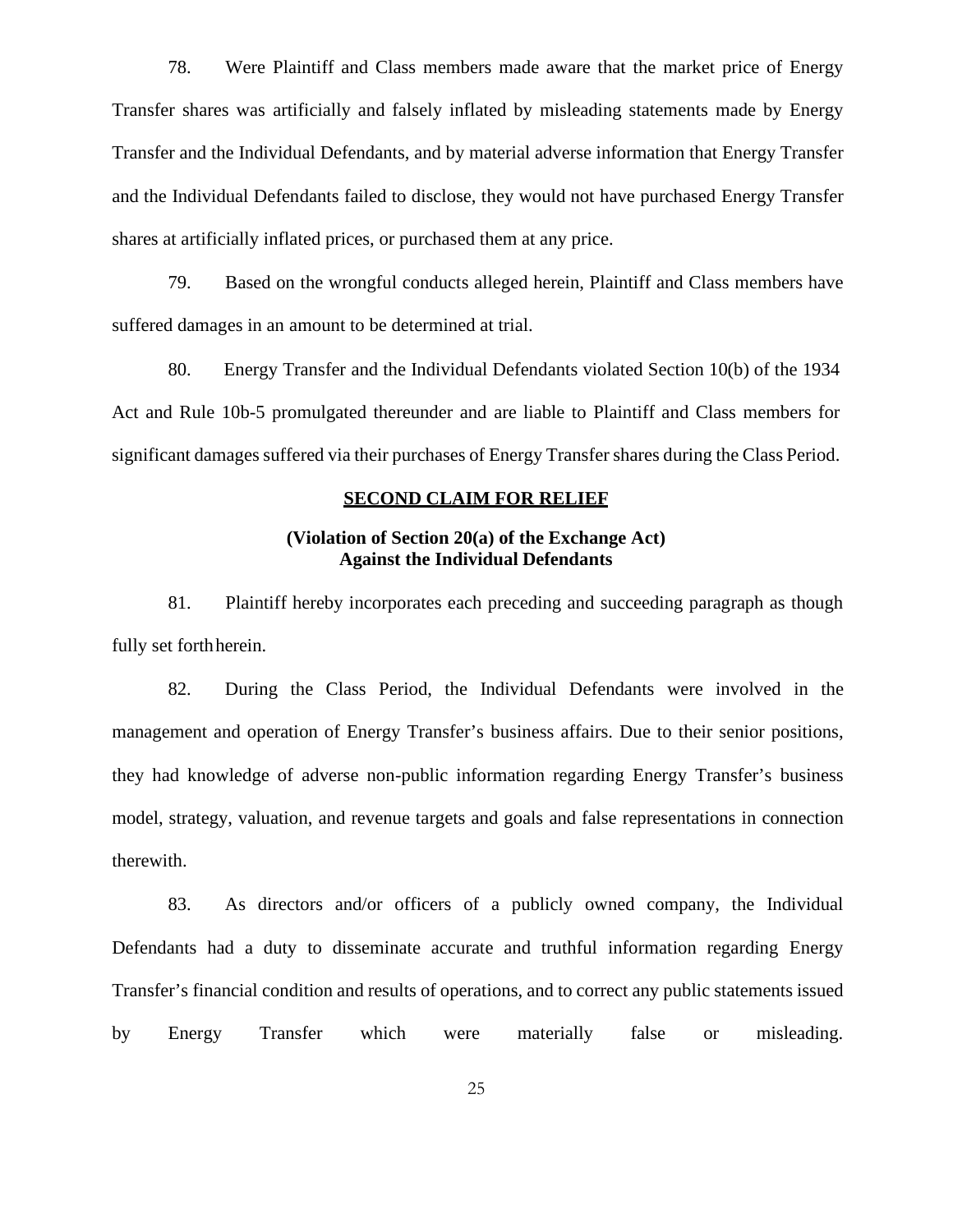84. Due to their positions of authority at Energy Transfer, the Individual Defendants controlled the contents of various public filings, press releases and reports which Energy Transfer disseminated in the market during the Class Period. During the Class Period, the Individual Defendants utilized their authority to cause Energy Transfer to execute the wrongful acts alleged herein. The Individual Defendants were therefore "controlling persons" at Energy Transfer pursuant to Section 20(a) of the Exchange Act. On this basis, they were participants in the unlawful conduct alleged which caused the prices of Energy Transfer shares to be artificially inflated.

85. Based on the conduct described above, the Individual Defendants are liable for the violations committed by Energy Transfer pursuant to Section 20(a) of the Exchange Act.

## **PRAYER FOR RELIEF**

**WHEREFORE**, Plaintiff respectfully demands relief as follows:

A. Certifying this lawsuit as a class action pursuant to Rule 23 of the Federal Rules of Civil Procedure, certifying Plaintiff as Class Representative;

B. Awarding damages in favor of Plaintiff and members of the Class against Energy Transfer and the Individual Defendants, jointly and severally, for all damages sustained as a result of Energy Transfer's wrongdoing, in an amount to be proven at trial;

C. Awarding Plaintiff and members of the Class their costs of suit, including reasonable attorneys' fees and expenses, and including expert fees, as provided by law;

D. Awarding Plaintiff and members of the Class pre- and post-judgment interest at the maximum rate allowable by law; and

E. Directing such further relief as it may deem just and proper.

26